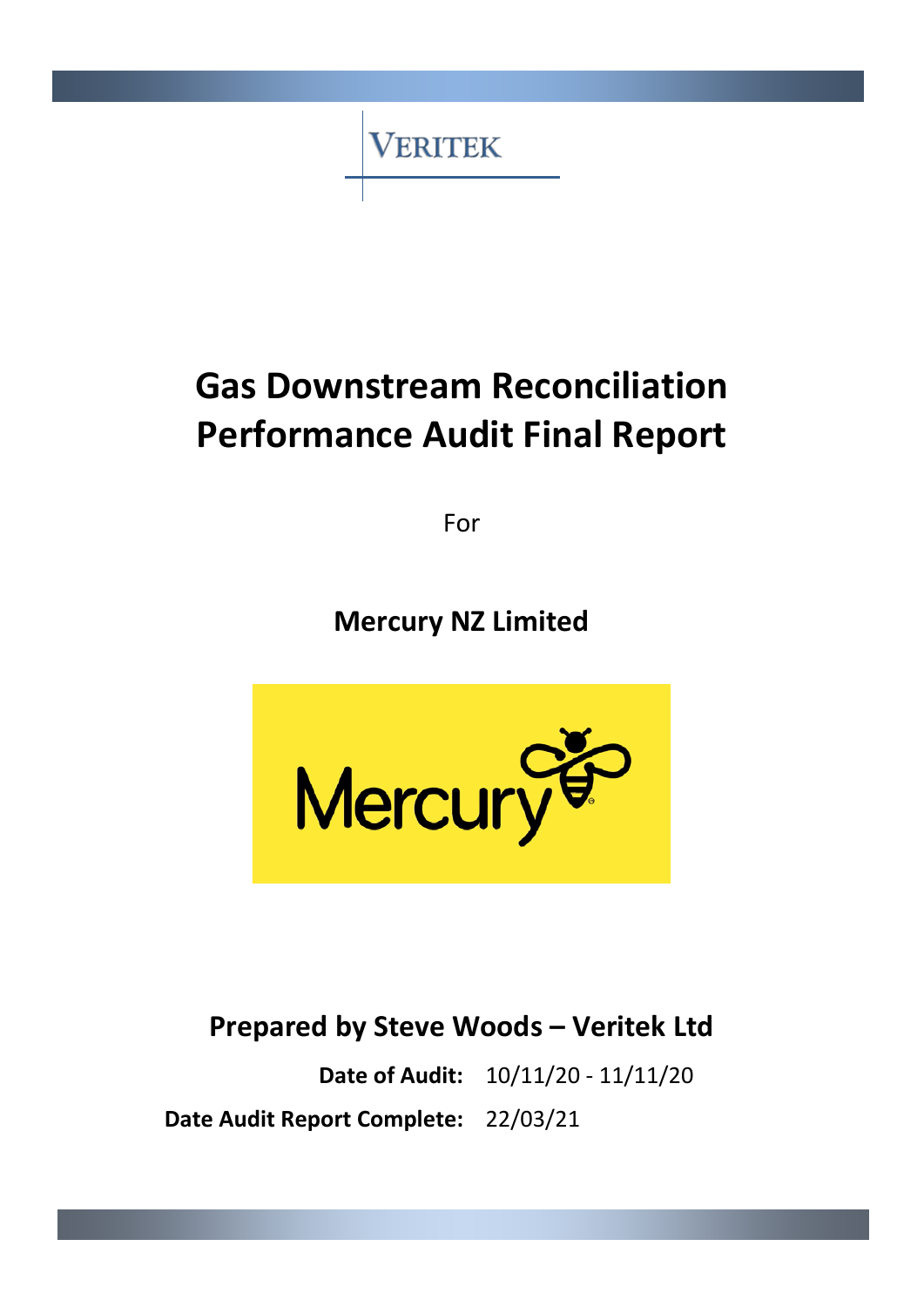### <span id="page-1-0"></span>**Executive Summary**

This Performance Audit was conducted at the request of the Gas Industry Company (GIC) in accordance with Rule 65 of the Gas (Downstream Reconciliation) Rules 2008 effective from 14 September 2015.

The purpose of this audit is to assess the systems, processes and performance of Mercury NZ Limited (Mercury) in terms of compliance with these rules.

The audit was conducted in accordance with terms of reference prepared by the GIC, and in accordance with the "Guideline note for rules 65 to 75: the commissioning and carrying out of performance audits and event audits, V3.0" which was published by GIC in June 2013.

The summary of report findings in the table below shows that Mercury's control environment is "effective" for 14 of the areas evaluated, "adequate" for two and not adequate for one.

14 of the 17 areas evaluated were found to be compliant. Six breach allegations are made in relation to the remaining areas. They are summarised as follows:

- The registry was populated late for four new connections resulting in submission information not being provided for the initial and interim allocation. The final allocation did not have submission information for one ICP for the period June 2018 to November 2019,
- ICP 1002063469QT236 has an altitude of 400m in the registry but the actual altitude is 40m; the altitude factor is therefore too low by 4.1% and the annualised consumption is approximately 85 GJ, which means submission has been too low by 3.5 GJ,
- incorrect temperature data for three gas gates for January, two gas gates for February and one gas gate for December,
- incorrect temperature conversion factors were used for 16 ICPs because Joule Thomson adjustment was not applied,
- 218 ICPs are likely to have had incorrect CV values applied, which were outside the threshold allowed by NZS 5259:2015, and
- the initial submission accuracy did not meet the required accuracy percentage for three gas gates for April and June 2019.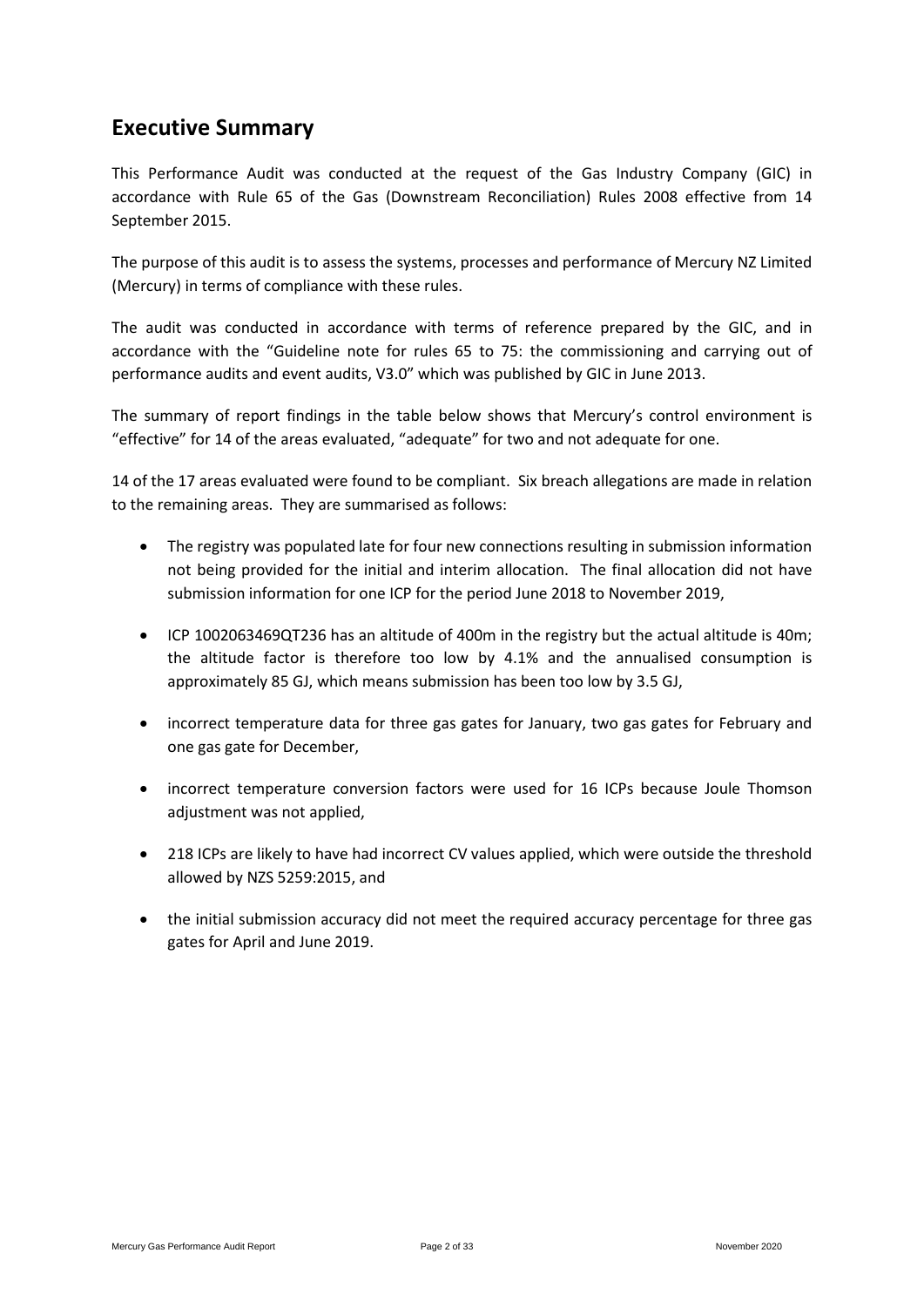## **Summary of Report Findings**

<span id="page-2-0"></span>

| <b>Issue</b>                                 | <b>Section</b> | <b>Control Rating</b><br>(Refer to Appendix<br>1 for definitions) | Compliance<br>Rating | <b>Comments</b>                                                                                                                                                                                                                                                                                                                                                                                                                                                                                                                  |
|----------------------------------------------|----------------|-------------------------------------------------------------------|----------------------|----------------------------------------------------------------------------------------------------------------------------------------------------------------------------------------------------------------------------------------------------------------------------------------------------------------------------------------------------------------------------------------------------------------------------------------------------------------------------------------------------------------------------------|
| Transmission methodology<br>and audit trails | 1.5            | Effective                                                         | Compliant            | Reports were appropriately retained and had not been modified after submission. Audit<br>trails were available.                                                                                                                                                                                                                                                                                                                                                                                                                  |
| ICP set up information                       | 2.1            | Adequate                                                          | Not compliant        | The registry was populated late for four new connections resulting in submission<br>information not being provided for the initial or interim allocations and for one ICP<br>submission information was not provided for the final allocation for a 6-month period.<br>ICP 1002063469QT236 has an altitude of 400m in the registry but the actual altitude is<br>40m. The altitude factor is therefore too low by 4.1%. The annualised consumption is<br>approximately 85 GJ, which means submission has been too low by 3.5 GJ. |
| Metering set up information                  | 2.2            | Effective                                                         | Compliant            | Mercury has robust validation processes for the identification of meter pressure<br>discrepancies and changes.                                                                                                                                                                                                                                                                                                                                                                                                                   |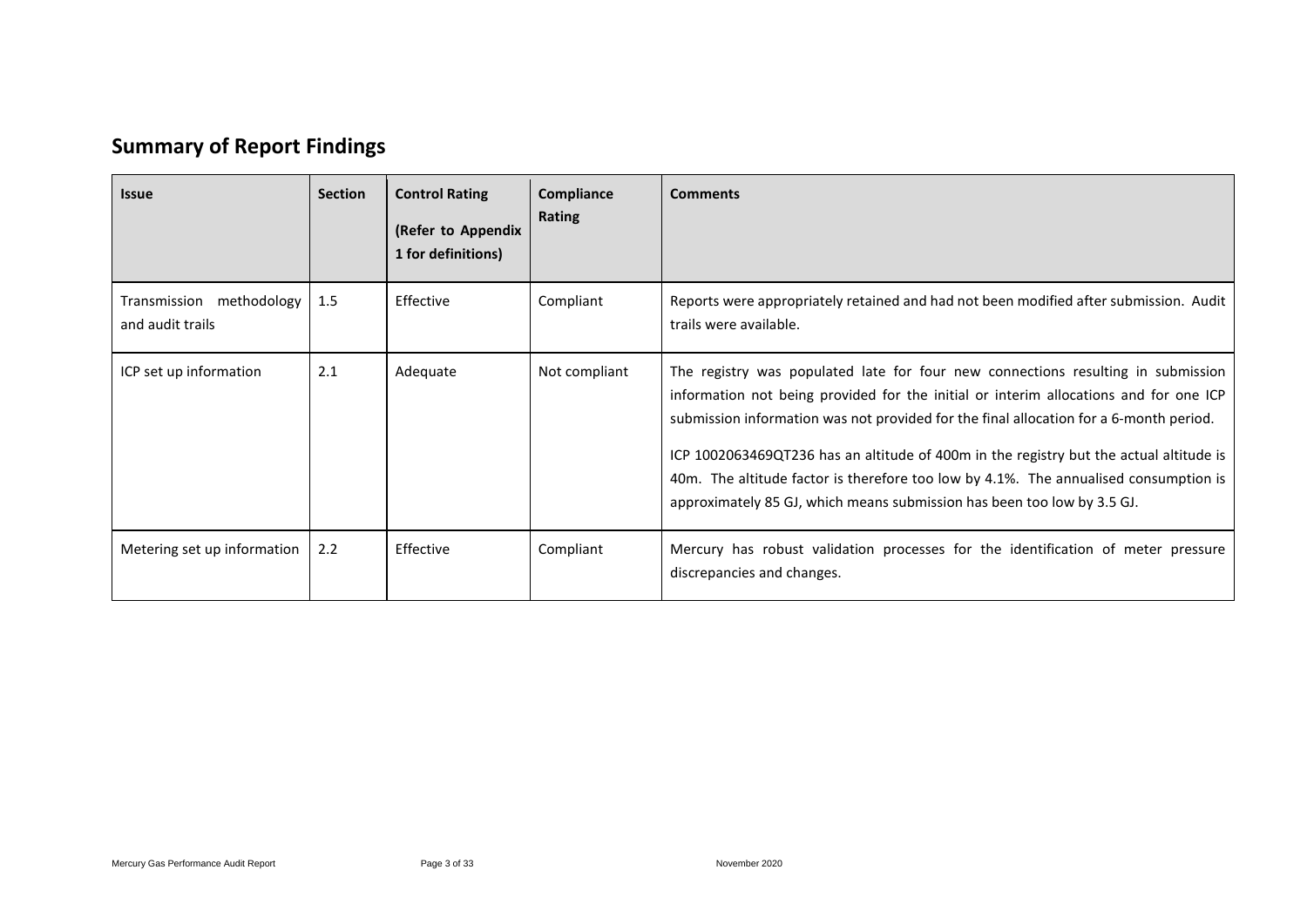| <b>Issue</b>                        | <b>Section</b> | <b>Control Rating</b><br>(Refer to Appendix<br>1 for definitions) | Compliance<br>Rating | <b>Comments</b>                                                                                                                                                                                                                                                                                                                                                                                                                                        |
|-------------------------------------|----------------|-------------------------------------------------------------------|----------------------|--------------------------------------------------------------------------------------------------------------------------------------------------------------------------------------------------------------------------------------------------------------------------------------------------------------------------------------------------------------------------------------------------------------------------------------------------------|
| <b>Billing factors</b>              | 2.3            | Not adequate                                                      | Not compliant        | Incorrect temperature data for three gas gates for January, two gas gates for February<br>and one gas gate for December.<br>Incorrect temperature conversion factors were used for 16 ICPs because Joule Thomson<br>adjustment was not applied.<br>Some billing classes had incorrect gas types assigned. There are 218 ICPs that are likely<br>to have had incorrect CV values applied, which were outside the threshold allowed by<br>NZS 5259:2015. |
| Archiving of reading data           | 3.1            | Effective                                                         | Compliant            | Robust controls are in place for the archiving and security of meter reading data.                                                                                                                                                                                                                                                                                                                                                                     |
| Meter interrogation<br>requirements | 3.2            | Effective                                                         | Compliant            | Consumption reporting is monitored monthly and compliance is achieved.                                                                                                                                                                                                                                                                                                                                                                                 |
| Meter reading targets               | 3.3            | Effective                                                         | Compliant            | Mercury uses best endeavours to obtain meter readings at least once every 12 months.                                                                                                                                                                                                                                                                                                                                                                   |
| Non TOU validation                  | 3.4            | Effective                                                         | Compliant            | A robust validation process is in place before and after invoicing.                                                                                                                                                                                                                                                                                                                                                                                    |
| Non TOU error correction            | 3.5            | Effective                                                         | Compliant            | The error identification and correction processes are robust.                                                                                                                                                                                                                                                                                                                                                                                          |
| TOU validation                      | 3.6            |                                                                   |                      | Not applicable to the scope of this audit.                                                                                                                                                                                                                                                                                                                                                                                                             |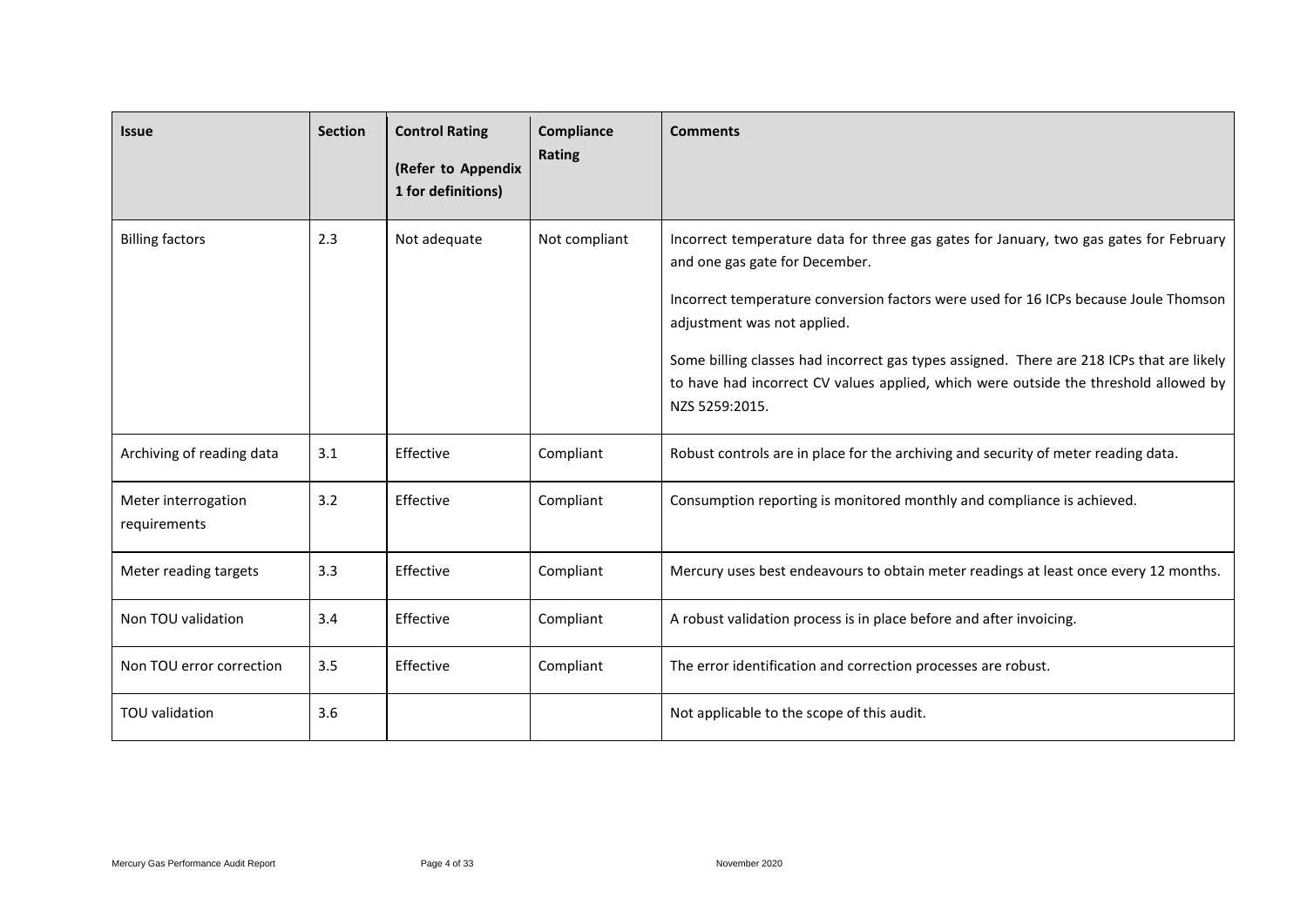| <b>Issue</b>                                     | <b>Section</b> | <b>Control Rating</b><br>(Refer to Appendix<br>1 for definitions) | Compliance<br><b>Rating</b> | <b>Comments</b>                                                                                                                                                                                                                                                          |
|--------------------------------------------------|----------------|-------------------------------------------------------------------|-----------------------------|--------------------------------------------------------------------------------------------------------------------------------------------------------------------------------------------------------------------------------------------------------------------------|
| Energy consumption<br>calculation                | 4              | Effective                                                         | Compliant                   | The conversion process was proved from end to end using a spreadsheet-based<br>calculation tool.                                                                                                                                                                         |
| TOU estimation and<br>correction                 | 5.1            |                                                                   |                             | Not applicable to the scope of this audit.                                                                                                                                                                                                                               |
| Provision of retailer<br>consumption information | 5.2            | Adequate                                                          | Compliant                   | The process for preparing consumption information files is compliant; however, some<br>gas conversion and pressure correction issues exist. This has resulted in incorrect<br>consumption information being submitted to the allocation agent.                           |
| Initial submission accuracy                      | 5.3            | Effective                                                         | Not compliant               | Although compliance has not been achieved, the process is robust. Forward estimates<br>are profiled to improve the accuracy of initial submissions.                                                                                                                      |
| Forward estimates                                | 5.4            | Effective                                                         | Compliant                   | Mercury's forward estimate process includes a "factoring" process, which involves the<br>use of historic profile shapes.                                                                                                                                                 |
| Historic estimates                               | 5.5            | Effective                                                         | Compliant                   | Compliance is confirmed for all scenarios tested.                                                                                                                                                                                                                        |
| Proportion of HE                                 | 5.6            | Effective                                                         | Compliant                   | Reporting has been provided as required.                                                                                                                                                                                                                                 |
| Billed vs consumption<br>comparison              | 5.7            | Effective                                                         | Compliant                   | On a long-term basis, Mercury's billed information is slightly lower than consumption<br>information. Although these figures cannot be directly compared, they provide a useful<br>indicator to ensure that under reporting of consumption information is not occurring. |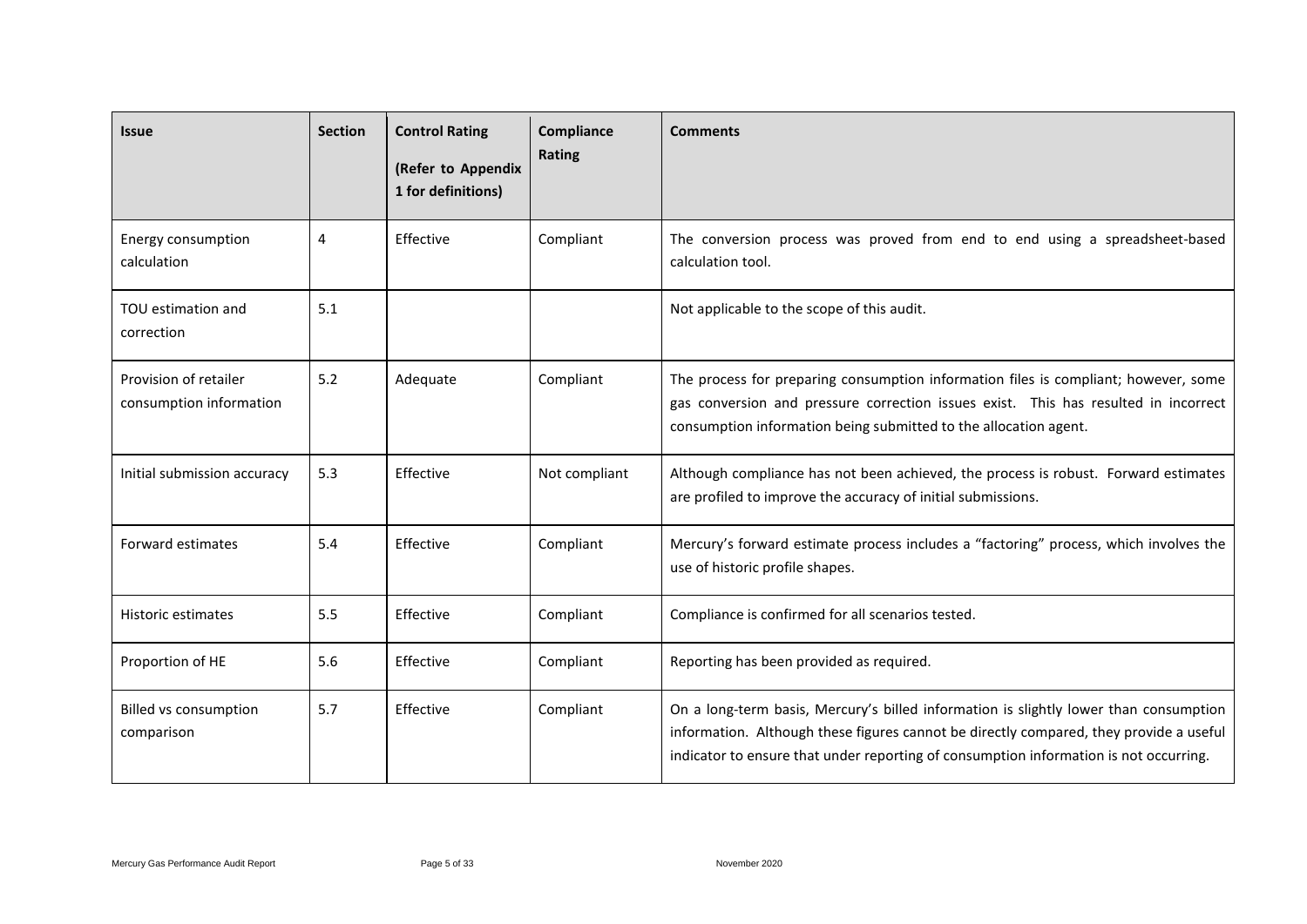| <b>Issue</b>                     | <b>Section</b> | <b>Control Rating</b><br>(Refer to Appendix<br>1 for definitions) | Compliance<br>Rating | <b>Comments</b>                                                                        |
|----------------------------------|----------------|-------------------------------------------------------------------|----------------------|----------------------------------------------------------------------------------------|
| <b>Gas Trading Notifications</b> | 5.8            | Effective                                                         | Compliant            | Processes are in place to ensure that trading notifications are issued where required. |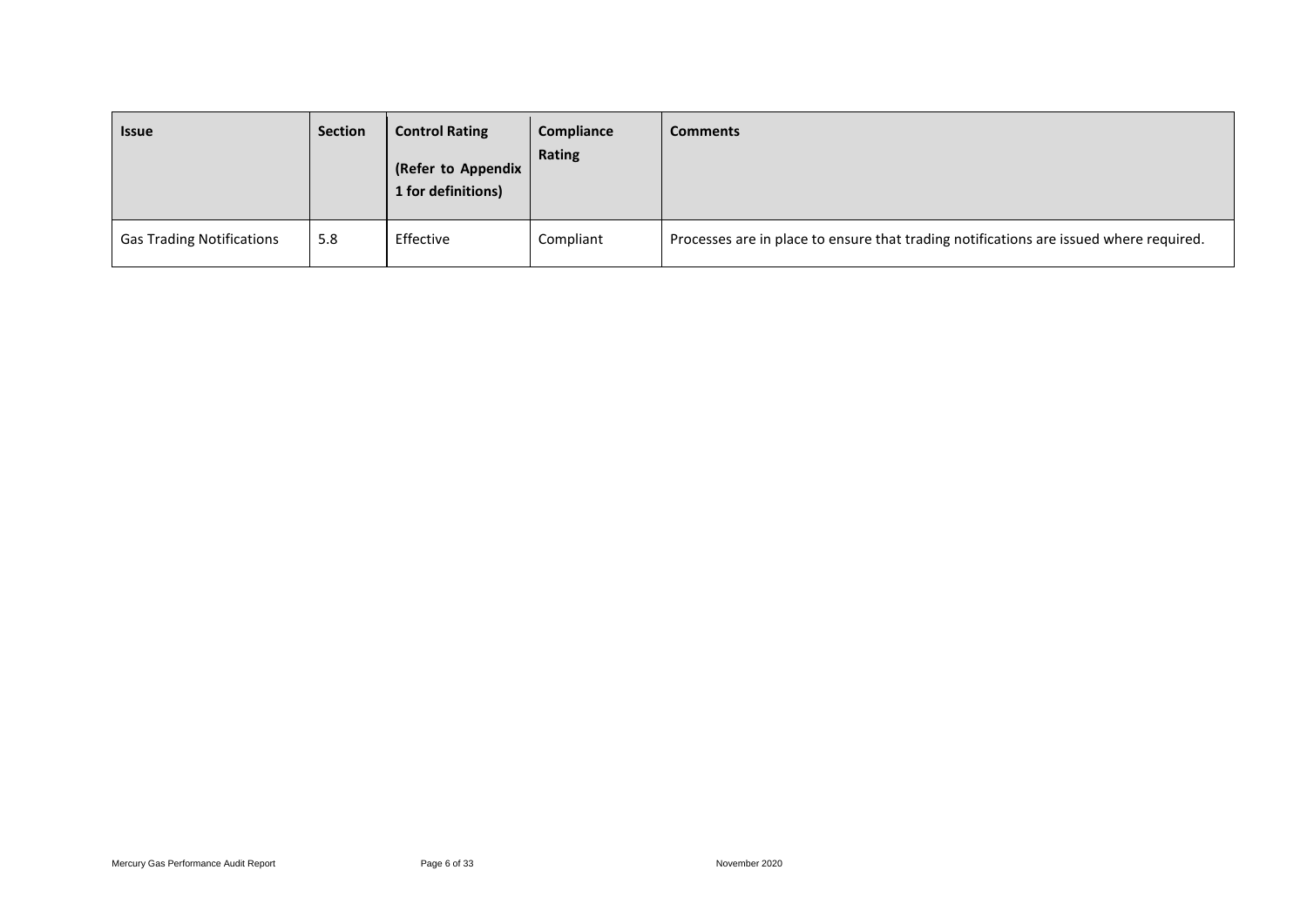### <span id="page-6-0"></span>**Persons Involved in This Audit**

Auditor:

Steve Woods **Veritek Limited**

Mercury personnel assisting in this audit were.

| <b>Name</b>        | <b>Title</b>                                               |
|--------------------|------------------------------------------------------------|
| Ranjesh Kumar      | <b>Commercial Operations and Reconciliation</b><br>Manager |
| Kayla McJarrow     | Compliance, Risk & Financial Reconciliation<br>Analyst     |
| Fabien Shan        | <b>Pricing Operations Analyst</b>                          |
| Jerome Tushani     | <b>Risk Control Coordinator</b>                            |
| Mokaram Al-Zibaree | Meter Readings Specialist                                  |
| Jacquie Paul       | Meter Readings Specialist                                  |
| Leon Law           | Service Delivery Spedialist                                |
| Rebecca Prosser    | Premise and Metering Team Leader                           |
| Ishmita Bedi       | <b>Energy Analyst</b>                                      |
| Evelise Favari     | <b>Energy Analyst</b>                                      |

Service providers assisting with processes within the audit scope:

| Company                         | <b>Processes</b> |
|---------------------------------|------------------|
| Wells Instrument and Electrical | Meter reading    |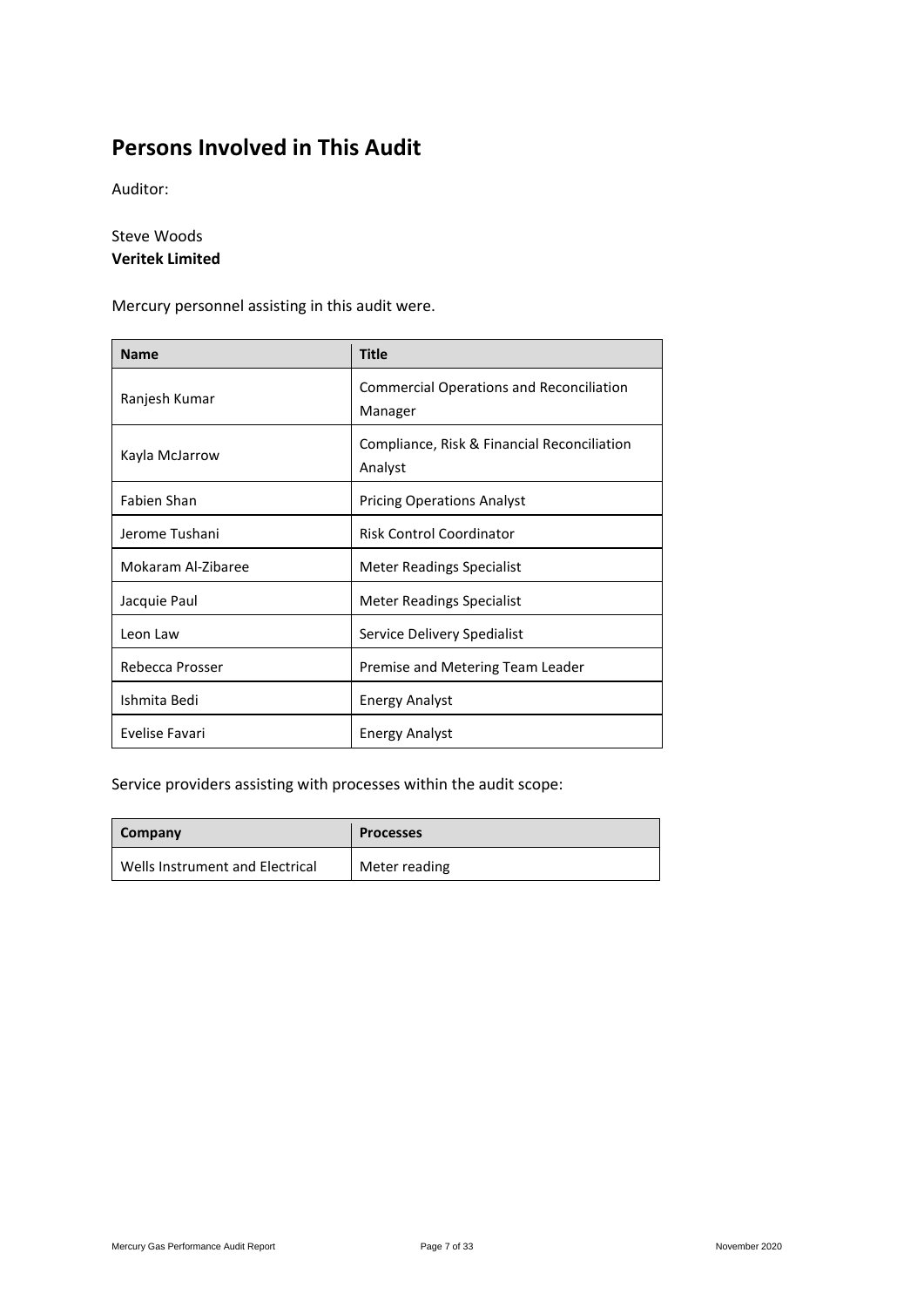### <span id="page-7-0"></span>**Contents**

|                                   | <b>Executive Summary</b>                                                         | $\overline{2}$ |
|-----------------------------------|----------------------------------------------------------------------------------|----------------|
| <b>Summary of Report Findings</b> |                                                                                  |                |
|                                   | Persons Involved in This Audit                                                   | 7              |
| Contents                          |                                                                                  |                |
| 1.                                | Pre-Audit and Operational Infrastructure Information                             | 10             |
| 1.1                               | Scope of Audit                                                                   | 10             |
| 1.2                               | Audit Approach                                                                   | 11             |
| 1.3                               | General Compliance                                                               | 11             |
|                                   | 1.3.1 Summary of Previous Audit                                                  | 11             |
|                                   | 1.3.2 Breach Allegations                                                         | 12             |
| 1.4                               | Provision of Information to the Auditor (Rule 69)                                | 13             |
| 1.5                               | Transmission Methodology and Audit Trails (Rule 28.4.1)                          | 13             |
| 1.6                               | Draft Audit Report Comments                                                      | 14             |
| 2.                                | Set-up and Maintenance of Information in Systems (Rule 28.2)                     | 15             |
| 2.1                               | ICP Set Up Information                                                           | 15             |
|                                   | 2.1.1 New Connections Process                                                    | 15             |
|                                   | 2.1.2 Altitude Information                                                       | 17             |
| 2.2                               | Metering Set-up Information                                                      | 18             |
| 2.3                               | <b>Billing Factors</b>                                                           | 19             |
|                                   | 2.3.1<br>Temperature Information<br>2.3.2 Calorific Values                       | 19             |
|                                   |                                                                                  | 22             |
| 3.                                | <b>Meter Reading and Validation</b>                                              | 24             |
| 3.1                               | Archiving of Register Reading Data (Rule 28.4.2)                                 | 24             |
| 3.2                               | Retailer to Ensure Certain Metering Interrogation Requirements are Met (Rule 29) | 24             |
| 3.3                               | Meter Reading Requirements (Rules 29.4.3, 29.5 & 40.2)                           | 24             |
| 3.4                               | Non TOU Validation                                                               | 25             |
| 3.5                               | Non TOU Error Correction                                                         | 26             |
| 3.6                               | <b>TOU Validation</b>                                                            | 26             |
| 4.                                | <b>Energy Consumption Calculation (Rule 28.2)</b>                                | 26             |
| 5.                                | <b>Estimation and Submission Information</b>                                     | 27             |
| 5.1                               | TOU Estimation and Correction (Rule 30.3)                                        | 27             |
| 5.2                               | Provision of Retailer Consumption Information (Rules 30 to 33)                   | 27             |
| 5.3                               | Initial Submission Accuracy (Rule 37.2)                                          | 28             |
| 5.4                               | Forward Estimates (Rules 34 & 36)                                                | 29             |
| 5.5                               | Historic Estimates (Rules 34 & 35)                                               | 30             |
| 5.6                               | Proportion of Historic Estimates (Rule 40.1)                                     | 30             |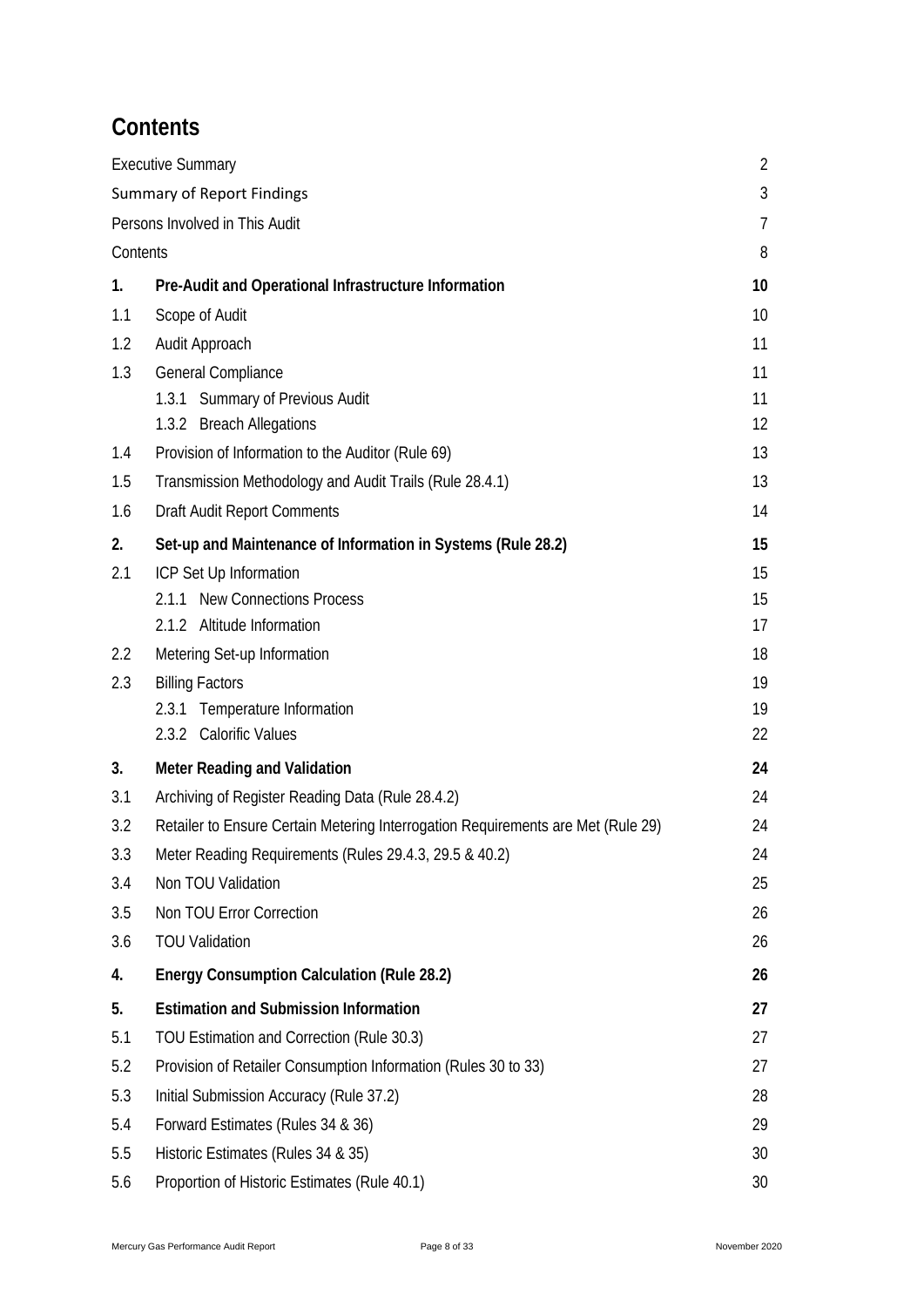| 5.7 | Billed vs Consumption Comparison (Rule 52) |    |
|-----|--------------------------------------------|----|
| 5.8 | Gas Trading Notifications (Rule 39)        |    |
|     |                                            |    |
| 6.  | Recommendations                            | 32 |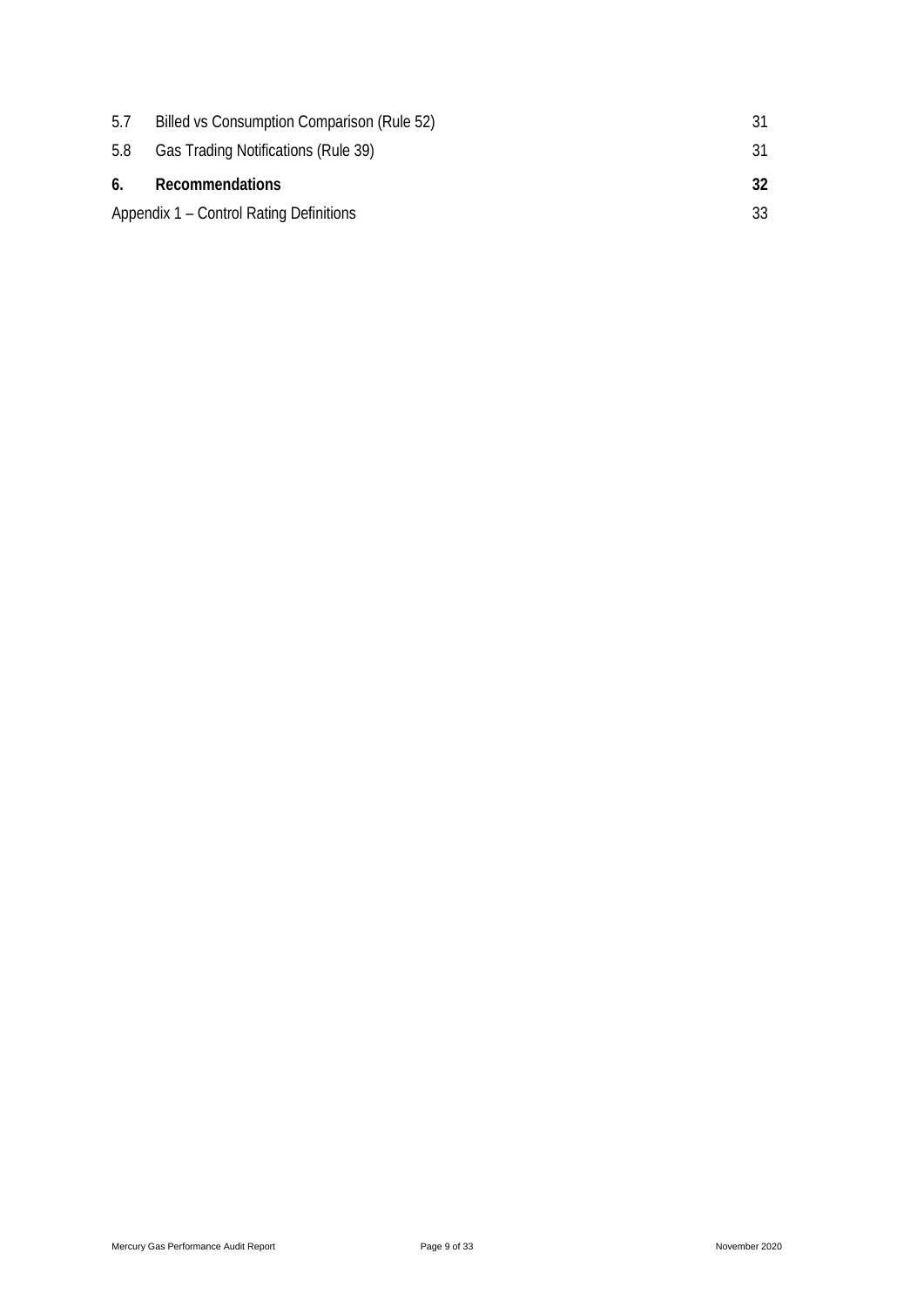### <span id="page-9-0"></span>**1. Pre-Audit and Operational Infrastructure Information**

#### <span id="page-9-1"></span>**1.1 Scope of Audit**

This Performance Audit was conducted at the request of the Gas Industry Company (GIC) in accordance with Rule 65 of the Gas (Downstream Reconciliation) Rules 2008 effective from 14 September 2015. Rule 65 is inserted below:

- 65. Industry body to commission performance audits
	- 65.1 The industry body must arrange at regular intervals performance audits of the allocation agent and allocation participants.
	- 65.2 The purpose of a performance audit under this rule is to assess in relation to the allocation agent or an allocation participant, as the case may be, -
		- 65.2.1 The performance of the allocation agent or that allocation participant in terms of compliance with these rules; and
		- 65.2.2 The systems and processes of the allocation agent or that allocation participant that have been put in place to enable compliance with these rules.

The audit was conducted in accordance with terms of reference prepared by the GIC, and in accordance with the "Guideline note for rules 65 to 75 and 80: the commissioning and carrying out of performance audits and event audits, V3.0" which was published by GIC in June 2013.

The audit was carried out on 10-11 November 2020 at Mercury's offices in Auckland.

The scope of the audit includes "downstream reconciliation" only, as shown in the diagram below. Switching, metering ownership and data collection functions are not within the audit scope. Mercury only has allocation group 4 and 6 ICPs; they do not have any TOU processes or systems.

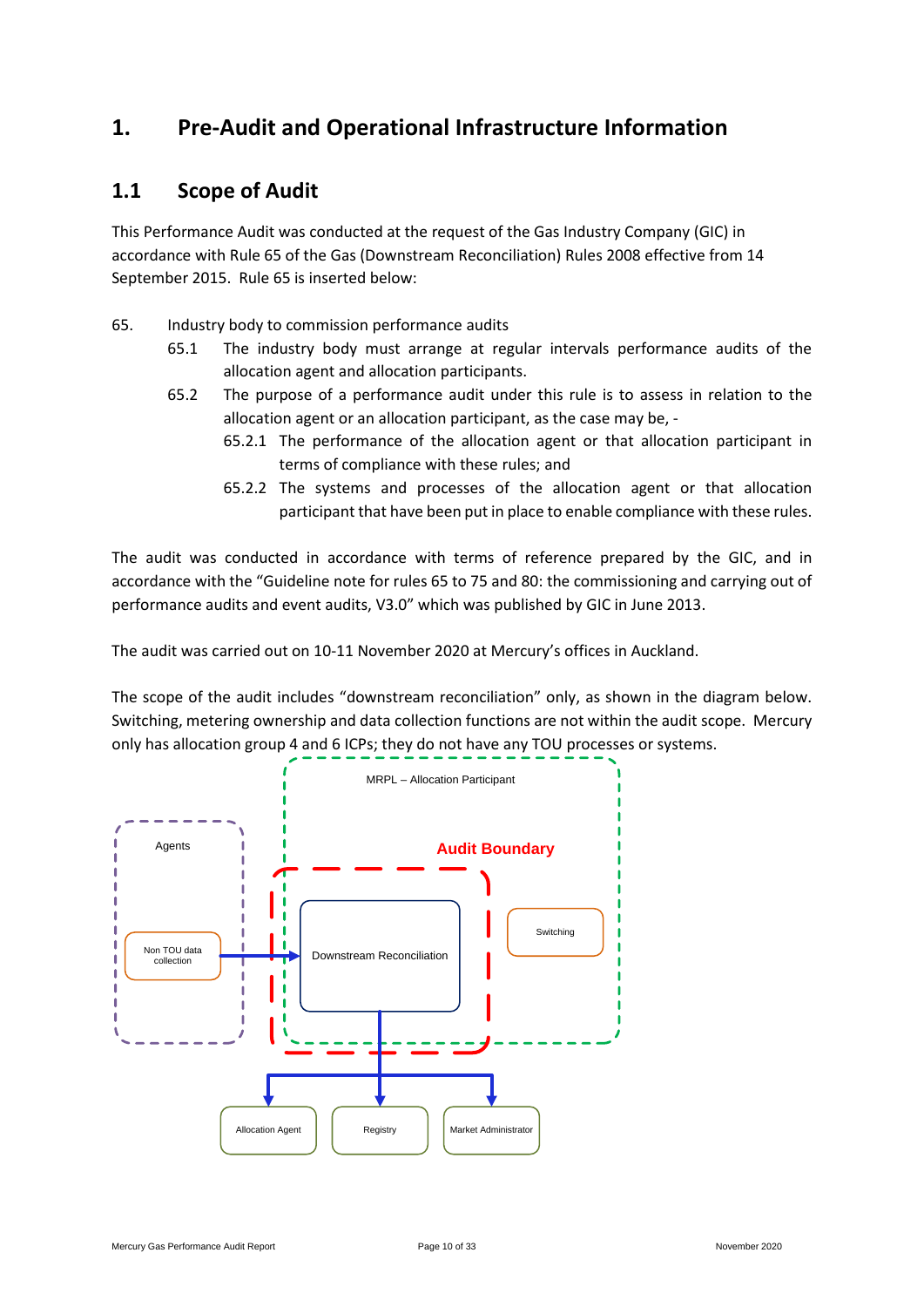#### <span id="page-10-0"></span>**1.2 Audit Approach**

As mentioned in **section 1.1**, the purpose of this audit is to assess the performance of Mercury in terms of compliance with the rules, and the systems and processes that have been put in place to enable compliance with the rules.

This audit has examined the effectiveness of the controls Mercury has in place to achieve compliance, and where it has been considered appropriate sampling has been undertaken to determine compliance.

Where sampling has occurred, this has been conducted using the Auditing Standard 506 (AS-506) which was published by the Institute of Chartered Accountants of New Zealand. I have used my professional judgement to determine the audit method and to select sample sizes, with an objective of ensuring that the results are statistically significant.<sup>[1](#page-10-3)</sup>

Where calculations are performed by Mercury's systems, the algorithm has been checked by using one or two examples as a "sample". Multiple examples are not required because they will not introduce any different variables.

Where compliance is reliant on manual processes, manual data entry for example, the sample size has been increased to a magnitude that, in my judgement, ensures the result has statistical significance.

Where errors have been found or processes found not to be compliant the materiality of the error or non-conformance has been evaluated.

#### <span id="page-10-1"></span>**1.3 General Compliance**

#### <span id="page-10-2"></span>**1.3.1 Summary of Previous Audit**

Mercury provided a copy of their previous audit conducted in 2017 by Veritek Ltd. Five breach allegations were made. The resolution of these matters is summarised in the table below.

| <b>Breach Allegation</b>                                                                                                                                                                                                                       | Rule                     | Section in this<br>report | <b>Resolution</b> |
|------------------------------------------------------------------------------------------------------------------------------------------------------------------------------------------------------------------------------------------------|--------------------------|---------------------------|-------------------|
| The registry was populated late for seven new<br>connections resulting in submission<br>information not being provided for the initial<br>allocation and for one ICP submission<br>information was not provided for the interim<br>allocation. | 28.3                     | 2.1.1                     | Still existing    |
| 1184 ICPs are likely to have had incorrect CV<br>values applied, which were outside the<br>threshold allowed by NZS 5259:2015.                                                                                                                 | 26.2.1, 26.3<br>and 28.2 | 2.3.2                     | Still existing    |

<span id="page-10-3"></span><sup>1</sup> In statistics, a result is considered statistically significant if it is unlikely to have occurred by chance. (Wikipedia)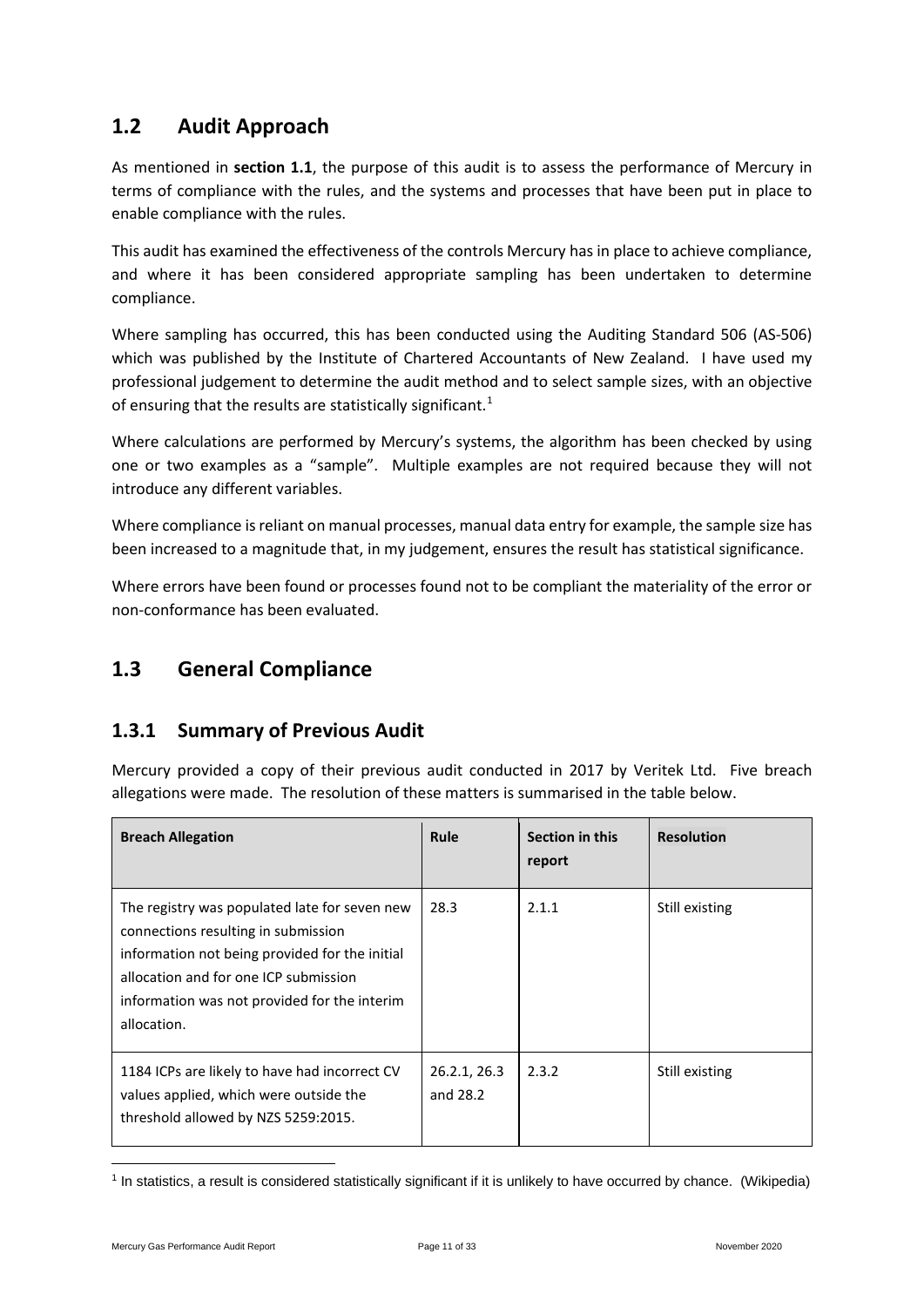| Best endeavours were not used to get meter<br>readings at least once in a 12-month period.                                                                                | 26.4.3                   | 3.3 | Cleared |
|---------------------------------------------------------------------------------------------------------------------------------------------------------------------------|--------------------------|-----|---------|
| 15 ICPs did not have pressure corrections<br>applied from the correct date, which resulted<br>in some pressure factors outside the<br>threshold allowed by NZS 5259:2015. | 26.2.1, 26.3<br>and 28.2 | 3.5 | Cleared |
| Historic estimate is not calculated correctly<br>for the switch in month, where an ICP has<br>switched back to Mercury after being supplied<br>by another retailer.       | $26.2.1$ and<br>26.3     | 5.5 | Cleared |

### <span id="page-11-0"></span>**1.3.2 Breach Allegations**

Mercury has 21alleged breaches recorded by the Market Administrator since July 2017. These are summarised as follows:

| <b>Nature of Breach</b>                                                                                                                                                | Rule                          | Quantity     | Section in this Report |
|------------------------------------------------------------------------------------------------------------------------------------------------------------------------|-------------------------------|--------------|------------------------|
| Initial vs final allocation variances                                                                                                                                  | 37.2                          | 17           | 5.3                    |
| 1184 ICPs are likely to have had incorrect CV values<br>applied, which were outside the threshold allowed by NZS<br>5259:2015.                                         | 26.2.1,<br>$26.3$ and<br>28.2 | 1            | 2.3.2                  |
| Best endeavours were not used to get meter readings at<br>least once in a 12-month period.                                                                             | 26.4.3                        | $\mathbf{1}$ | 3.3                    |
| 15 ICPs did not have pressure corrections applied from<br>the correct date, which resulted in some pressure factors<br>outside the threshold allowed by NZS 5259:2015. | 26.2.1<br>$26.3$ and<br>28.2  | 1            | 3.5                    |
| Historic estimate is not calculated correctly for the switch<br>in month, where an ICP has switched back to Mercury<br>after being supplied by another retailer.       | 26.2.1<br>and 26.3            | $\mathbf{1}$ | 5.5                    |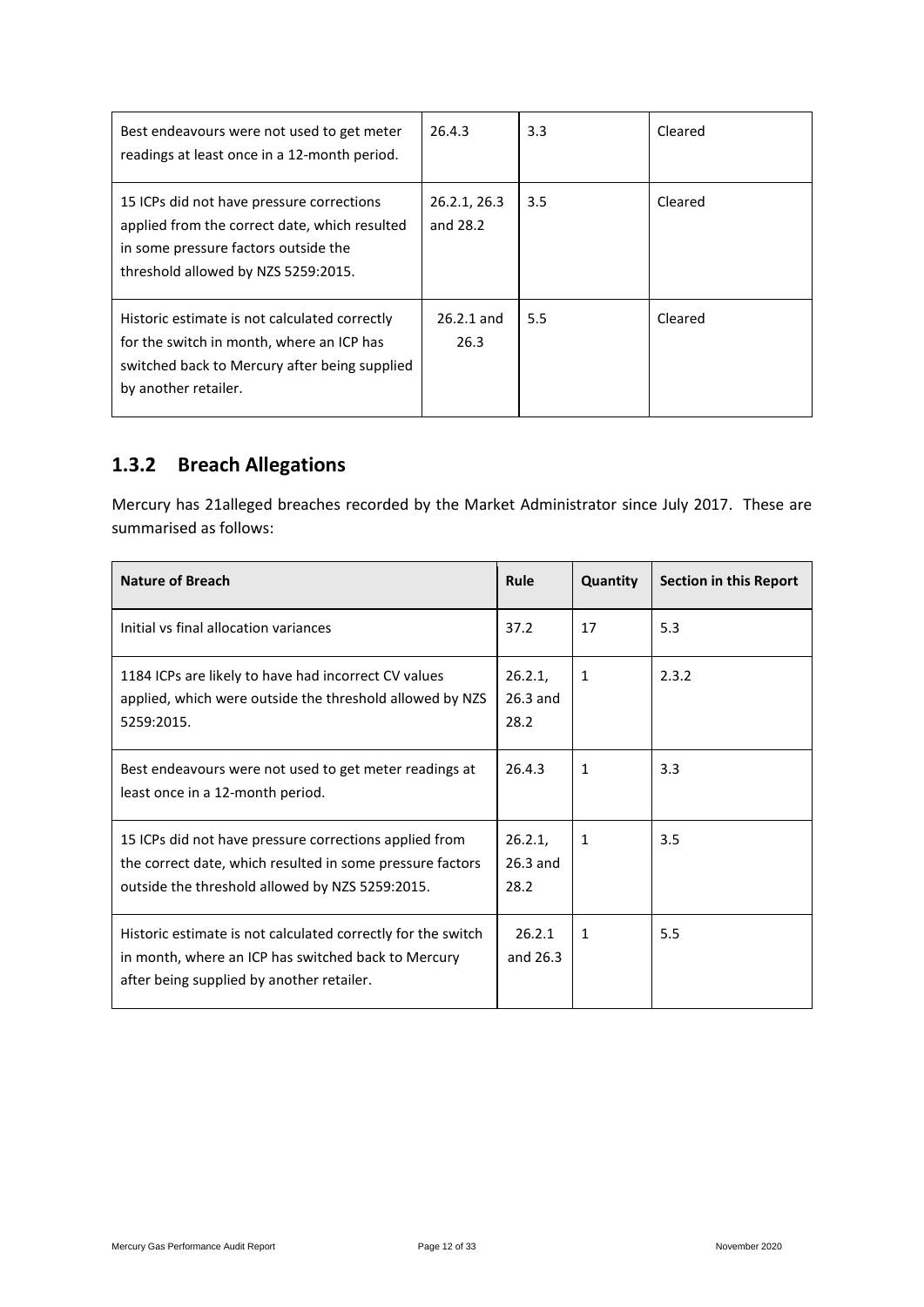As noted in the Summary of Report Findings, this audit has found six areas of non-conformance. The following breach allegations are made in relation to these matters.

| <b>Breach Allegation</b>                                                                                                                                                                                                                                                            | <b>Rules</b>             | Section in this report |
|-------------------------------------------------------------------------------------------------------------------------------------------------------------------------------------------------------------------------------------------------------------------------------------|--------------------------|------------------------|
| The registry was populated late for four new connections<br>resulting in submission information not being provided for the<br>initial and interim allocation. The final allocation did not have<br>submission information for one ICP for the period June 2018 to<br>November 2019. | 28.3                     | 2.1.1                  |
| ICP 1002063469QT236 has an altitude of 400m in the registry<br>but the actual altitude is 40m. The altitude factor is therefore<br>too low by 4.1%. The annualised consumption is approximately<br>85 GJ, which means submission has been too low by 3.5 GJ.                        | 26.2                     | 2.1.2                  |
| Incorrect temperature data for three gas gates for January, two<br>gas gates for February and one gas gate for December.                                                                                                                                                            | 26.5.4                   | 2.3.1                  |
| Incorrect temperature conversion factors for 16 ICPs because<br>Joule Thomson adjustment was not applied.                                                                                                                                                                           | 26.5.4                   | 2.3.1                  |
| 218 ICPs are likely to have had incorrect CV values applied, which<br>were outside the threshold allowed by NZS 5259:2015.                                                                                                                                                          | 26.2.1, 26.3<br>and 28.2 | 2.3.2                  |
| The initial submission accuracy did not meet the required<br>accuracy percentage for three gas gates for April and June 2019.                                                                                                                                                       | 37.2                     | 5.3                    |

### <span id="page-12-0"></span>**1.4 Provision of Information to the Auditor (Rule 69)**

In conducting this audit, the auditor may request any information from Mercury, the allocation agent and any allocation participant.

Information was provided by Mercury in a timely manner in accordance with this rule.

Information was requested from metering equipment owners and was provided within the requested timeframe or a subsequent agreed timeframe by all parties. I consider that all parties have complied with the requirements of this rule.

### <span id="page-12-1"></span>**1.5 Transmission Methodology and Audit Trails (Rule 28.4.1)**

The audit trail was evaluated for all data gathering, validation and processing functions. This rule requires that "The consumption information supplied to the allocation agent in accordance with rules 29 to 40 is transferred in such a manner that it cannot be altered without leaving a detailed audit trail".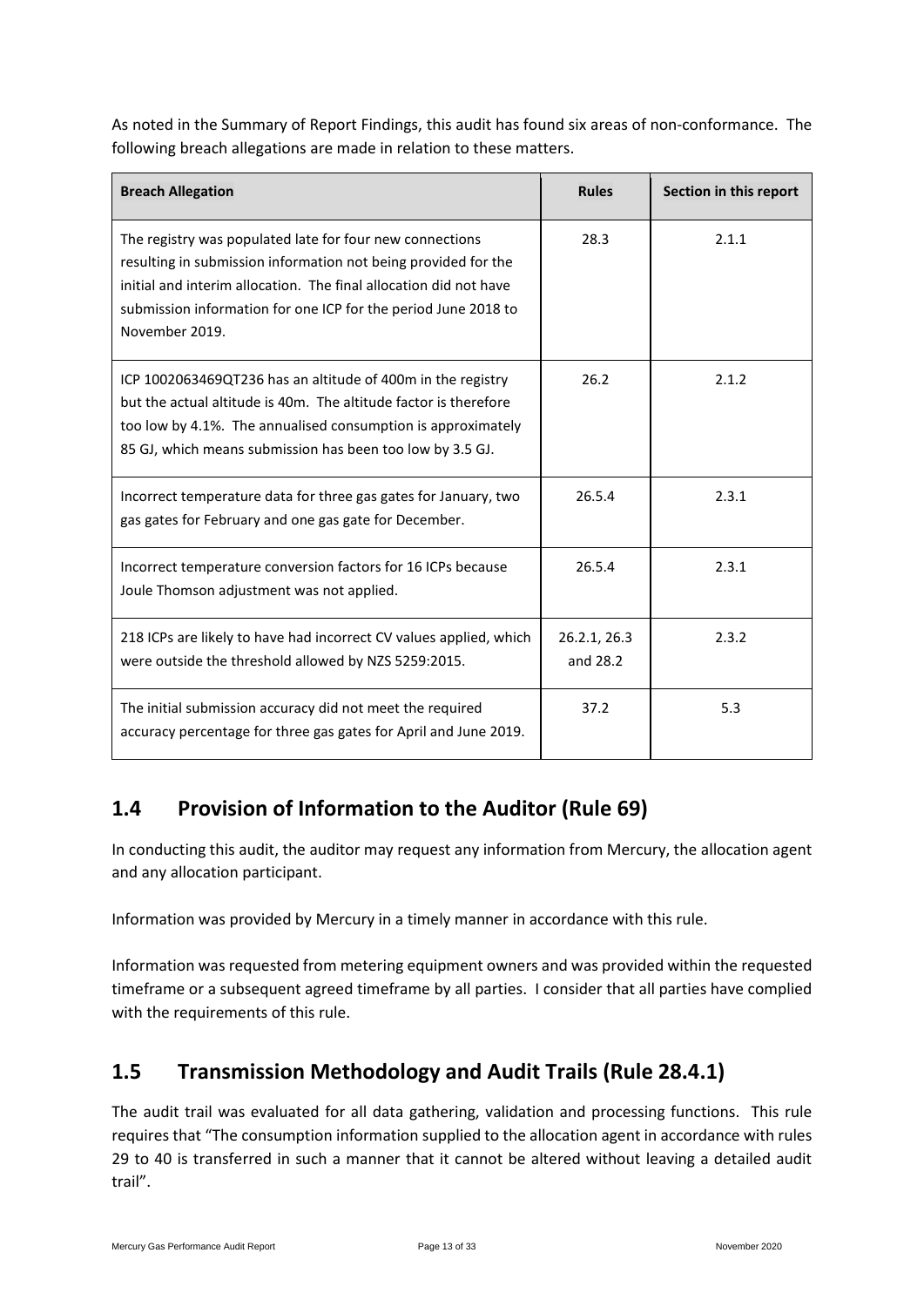A sample of GAS040 (initial, interim, and final), GAS070, and GAS080 reports submitted on the Allocation Portal were checked against the original reports on Mercury's network. This check confirmed whether the original files were still available, and if they had been edited after the submission date and time. Compliance is confirmed.

#### <span id="page-13-0"></span>**1.6 Draft Audit Report Comments**

A draft audit report was provided to the industry body (GIC), the allocation agent, and allocation participants that I considered had an interest in the report. In accordance with rule 70.3 of the 2015 Amendment Version of the Gas (Downstream Reconciliation) Rules 2008, those parties were given an opportunity to comment on the draft audit report and indicate whether they would like their comments attached as an appendix to the final audit report. The following responses were received.

| Party                 | Response | <b>Comments</b><br>provided | Attached as appendix               |
|-----------------------|----------|-----------------------------|------------------------------------|
| <b>Mercury Energy</b> | Yes      | Yes                         | Included in each relevant section. |

The comments received were considered in accordance with rule 71.1, prior to preparing the final audit report. No changes were made to the report.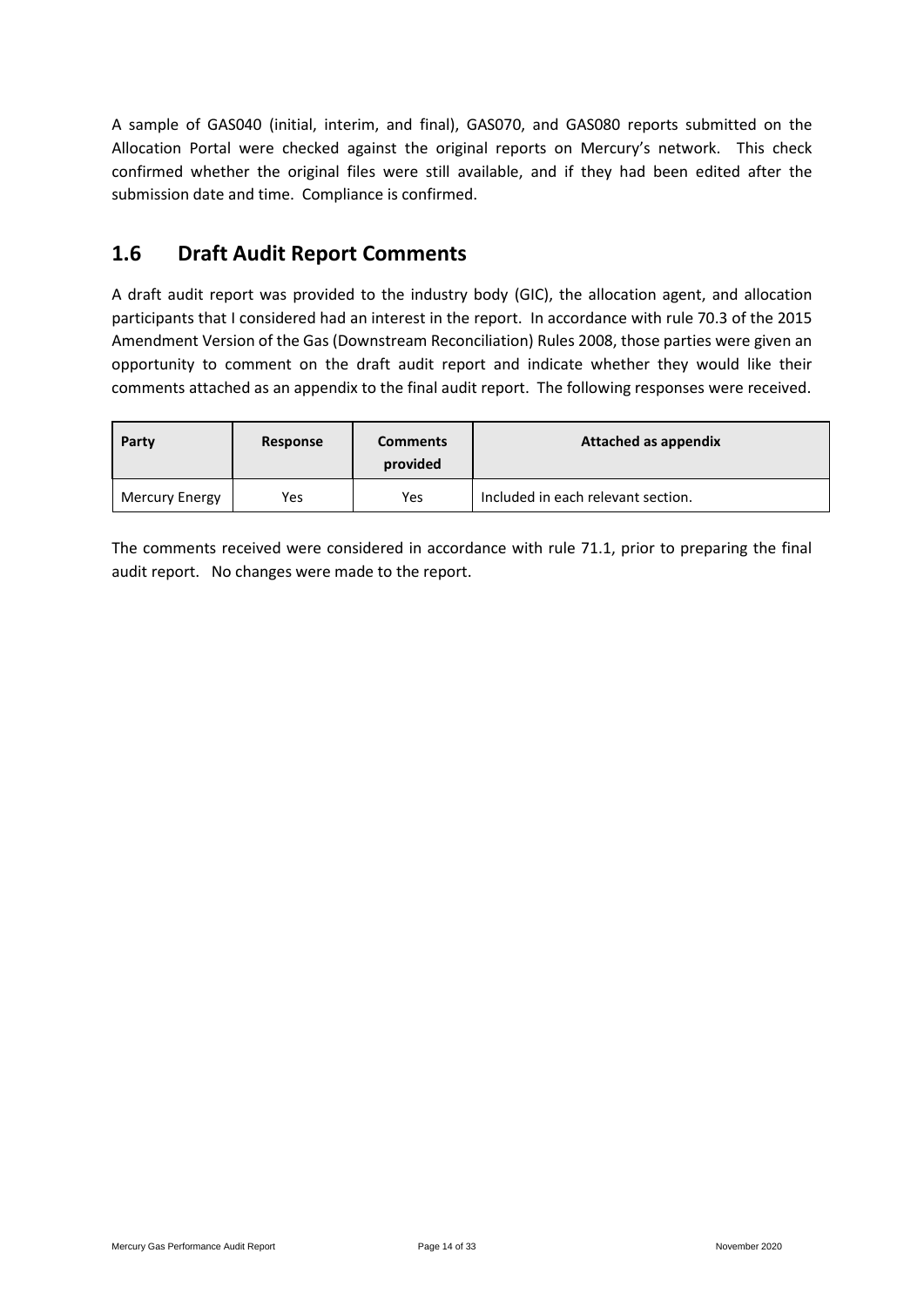### <span id="page-14-0"></span>**2. Set-up and Maintenance of Information in Systems (Rule 28.2)**

Every retailer must ensure the conversion of measured volume to volume at standard conditions and the conversion of volume at standard conditions to energy complies with NZS 5259:2015, for metering equipment installed at each consumer installation, for which the retailer is the responsible retailer.

Compliance with this rule has been examined in relation to the set-up of ICP, metering and billing information. I have also considered the Gas (Downstream Reconciliation) Rules 2008 Billing factors guideline note v1.0 (Billing Factors Guideline) published by GIC on 30/11/2015 when examining the set up and maintenance of information.

### <span id="page-14-1"></span>**2.1 ICP Set Up Information**

#### <span id="page-14-2"></span>**2.1.1 New Connections Process**

The process was examined for the connection and activation of new ICPs.

New connections are managed via the networks' portals. Progress notifications are automatically generated, and the relevant details are loaded into SAP.

One of the main issues with the new connections process is that the physical connection is made at the property when the ICP is still at the "ready" status. At this point the consumer has not always registered with a retailer, even though gas is being consumed. Because networks will create ICPs based on a request from the customer, the retailer is not always included in the communication process.

When an ICP is established in SAP for a proposed new connection a "proposed connection date" field is populated. Monitoring is in place to identify those ICPs where this date has passed without the receipt of a livening notification. There is also monitoring of situations where a livening notification has been provided but a meter docket has not been received. Customer identification and registration is managed by outbound calling to "register" the customer at the time the ICP is first established for the proposed new connection.

The "Maintenance Breach History Report (RET breaches)" report was examined for the period August 2019 to September 2020. This report contained 146 ICPs where the initial registry update was later than two business days, out of a total of 940 new connections. I checked the records forsix ICPs where the registry update was more than 10 business days. In all six cases, Mercury updated the registry as soon as they were notified by the distributor or meter owner. Late field notification was the cause of the late updates in all cases.

I checked the "RSREADY" report to identify ICPs at Ready, where Mercury is the proposed retailer to ensure they were loaded into SAP. The report contained 290 records. I checked the records for 82 ICPs where the creation date was prior to 01/01/2020. The findings are as follows:

12 ICPs are not recorded in SAP,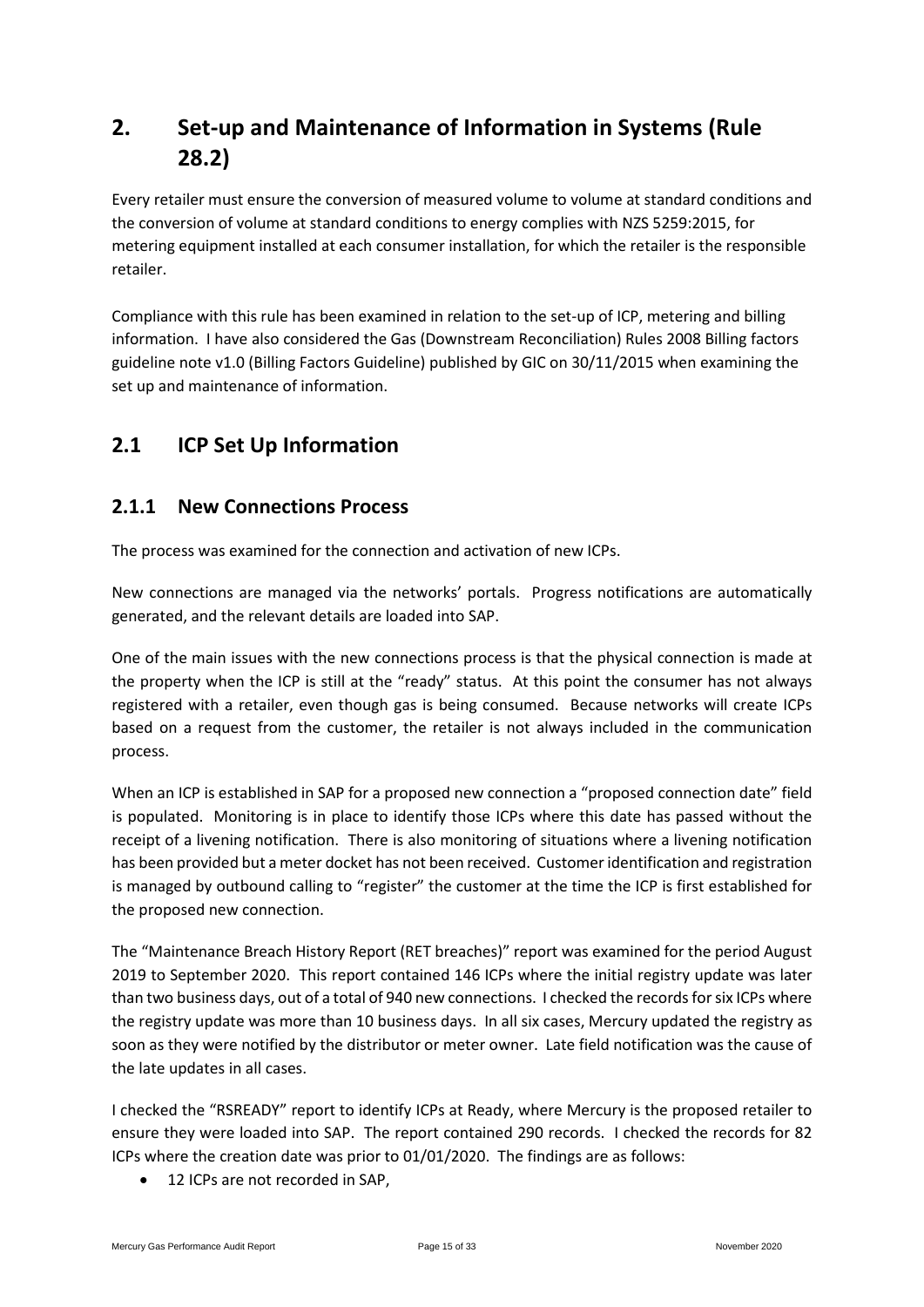- 17 ICPs have had the new connection cancelled,
- 33 ICPs are recorded as "on hold",
- 16 ICPs are in progress, and
- four ICPs were not changed to ACTC in the registry despite notification being received from the field or from the meter owner having populated the registry; non-conformance is recorded below, and the details are shown in the following table.

| <b>ICP</b>      | <b>Creation</b><br>date | <b>Connection</b><br>date | <b>Registry</b><br>input date | <b>GJ</b> since<br>connection<br>date | <b>Comments</b>                                                                                  |
|-----------------|-------------------------|---------------------------|-------------------------------|---------------------------------------|--------------------------------------------------------------------------------------------------|
| 1001295913NG57B | 9/05/2018               | 12/06/2018                | 10/11/2020                    | 78.90                                 | Initial, interim and final<br>allocation missed for<br>the period June 2018 to<br>November 2019. |
| 1002035223QT2B0 | 12/06/2017              | 14/07/2020                | 11/11/2020                    | 17.38                                 | Initial and interim<br>allocation missed.                                                        |
| 1002072527QT34D | 24/10/2019              | 16/11/2019                | 11/11/2020                    | 21.31                                 | Initial and interim<br>allocation missed.                                                        |
| 1002073372QT1AC | 8/11/2019               | 3/06/2020                 | 11/11/2020                    | 15.47                                 | Initial and interim<br>allocation missed.                                                        |

| <b>Non-Conformance</b>          | <b>Description</b>               | <b>Audited party comment</b>               |
|---------------------------------|----------------------------------|--------------------------------------------|
| <b>Regarding: Rule 28.3</b>     | The registry was populated late  | <b>Response:</b> These 4 instances have    |
|                                 | for four new connections         | highlighted the need for more frequent     |
| <b>Control Rating: Adequate</b> | resulting in submission          | follow up for jobs issued to the field.    |
|                                 | information not being provided   | This has been reviewed and a process       |
|                                 | for the initial and interim      | implemented.                               |
|                                 | allocation. The final allocation | In some cases, results were returned but   |
|                                 | did not have submission          | job status not updated so metering was not |
|                                 | information for one ICP for the  | setup and registry not updated. The        |
|                                 | period June 2018 to November     | improved process will also capture this.   |
|                                 | 2019.                            |                                            |
|                                 |                                  | <b>Comments:</b>                           |
|                                 |                                  | We have implemented better monitoring of   |
|                                 |                                  | jobs in this status and will look at       |
|                                 |                                  | periodically analysing ICPs at "Ready"     |
|                                 |                                  | status.                                    |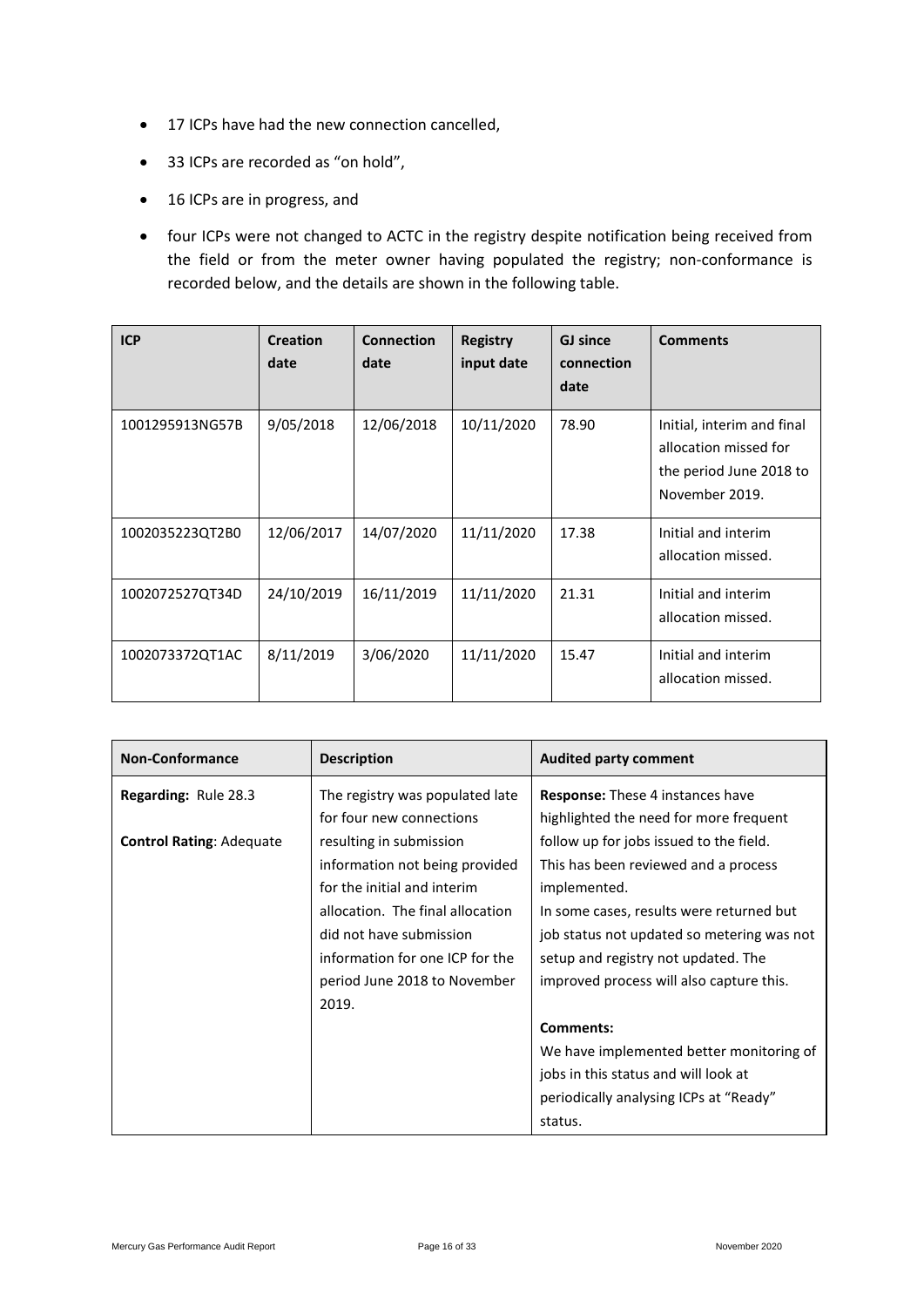#### <span id="page-16-0"></span>**2.1.2 Altitude Information**

It is a distributor's responsibility to populate the registry with correct altitude information to support compliance with NZS 5259:2015, and it is a retailer responsibility to comply with NZS 5259:2015 for the conversion of volume to energy.

NZS 5259:2015, which was published in November 2015, contains the following requirements regarding the way that altitude information should be managed.

- 1. The maximum permissible error is  $\pm$  1.0% where the meter pressure is less than or equal to 100kPa, and ±0.5% where the meter pressure is greater than 100kPa.
- 2. The following note is also included "Altitude should be determined within 10m where practicable."

Mercury provided a registry list file and a sample of ICPs per distributor was checked against "google earth" data. The sample was selected by firstly looking for obvious outliers and then increasing the sample size through random selection. The "google earth" data is based on the "Shuttle Radar Topography Mission" (SRTM) results and a number of recent studies indicate an accuracy of  $\pm$  10m for altitude. An evaluation against this data is considered an appropriate test for "reasonableness".

Altitude figures within approximately 90m of the actual altitude will ensure an accuracy of  $\pm$  1.0%. As shown in the table below, all altitude data checked was accurate within 90m.

Point 2 above recommends altitude figures are determined to within 10m where practicable. An evaluation of altitude data on the registry was conducted to check whether this recommendation had been met. As noted above, the margin of error of the "google earth" data appears to be approximately ± 10m, therefore, to allow for this margin, I have checked that the registry data is within 20m of "google earth" data.

| <b>Distributor</b> | <b>Total ICPs</b> | <b>ICPs checked</b> | <b>Quantity within</b><br>20m | <b>Quantity within</b><br>90 <sub>m</sub> |
|--------------------|-------------------|---------------------|-------------------------------|-------------------------------------------|
| <b>UNLG</b>        | 31,134            | 20                  | 20                            | 20                                        |
| <b>NGCD</b>        | 4,256             | 20                  | 20                            | 20                                        |
| <b>POCO</b>        | 9,127             | 20                  | 20                            | 20                                        |
| <b>GNET</b>        | 1,226             | 20                  | 20                            | 20                                        |
| <b>Total</b>       | 45,743            | 80                  | 80                            | 80                                        |

As shown in the table below the altitude data on the registry appears to be very accurate.

A further evaluation was conducted of ICPs where the altitude figure was zero on the registry. This data appears to be slightly less accurate than when a figure other than zero is populated. The results are shown in the table below. UNLG and GNET do not have any ICPs with zero populated. NGCD has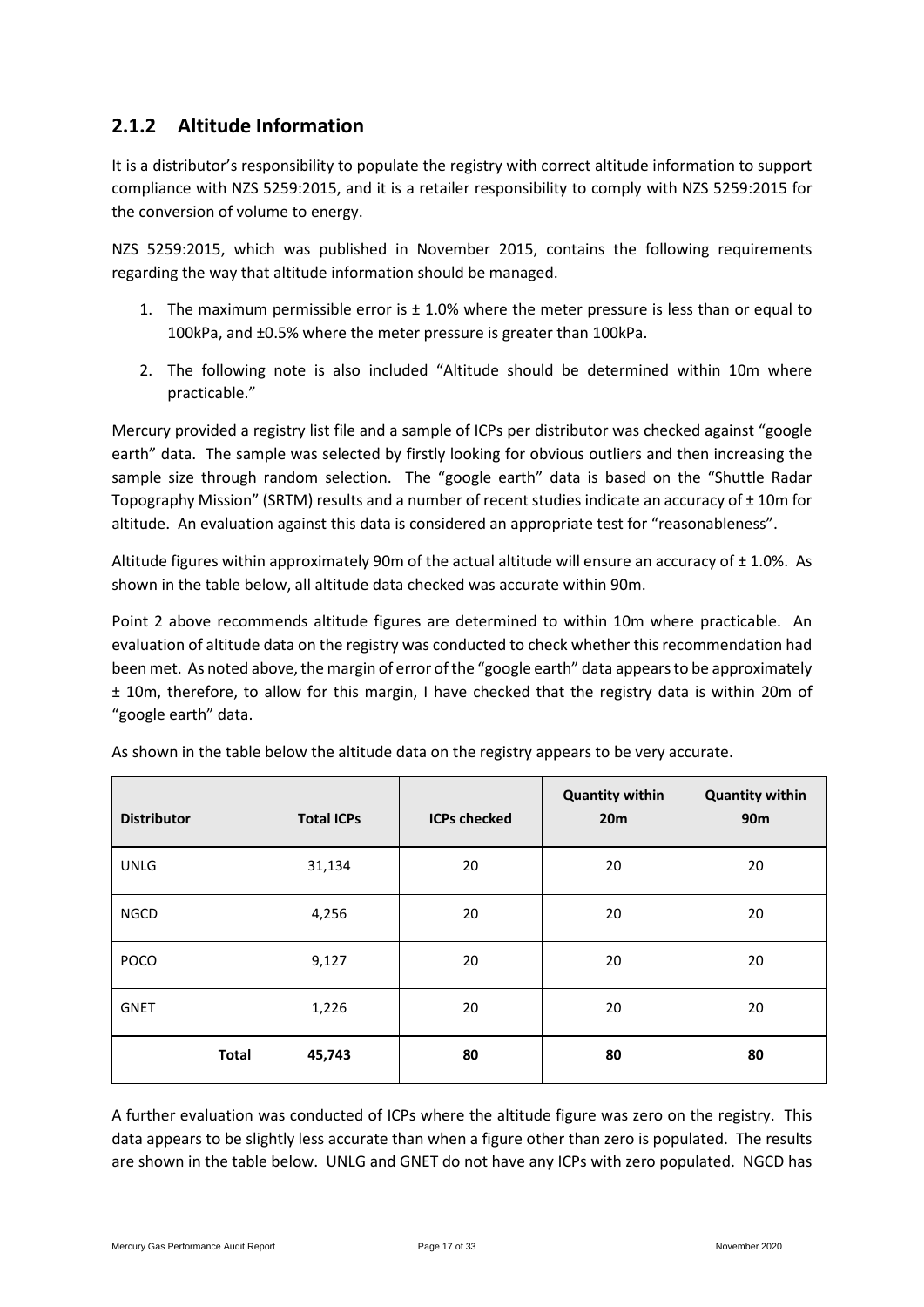three and a check of all three found all were within 20m. POCO has 11 ICPs with zero populated. Six were within 20m and all 11 were within 90m.

| <b>Distributor</b> | <b>Total ICPs</b> | <b>ICPs with</b><br>altitude of zero | <b>ICPs checked</b> | <b>Quantity within</b><br>20 <sub>m</sub> | <b>Quantity within</b><br>90 <sub>m</sub> |
|--------------------|-------------------|--------------------------------------|---------------------|-------------------------------------------|-------------------------------------------|
| <b>UNLG</b>        | 31,134            | $\mathbf 0$                          | N/A                 | N/A                                       | N/A                                       |
| <b>NGCD</b>        | 4,256             | 3                                    | 3                   | 3                                         | 3                                         |
| <b>POCO</b>        | 9,127             | 11                                   | 11                  | 6                                         | 11                                        |
| <b>GNET</b>        | 1,226             | $\mathbf 0$                          | N/A                 | N/A                                       | N/A                                       |
| <b>Total</b>       | 45,743            | 14                                   | 14                  | 9                                         | 14                                        |

There were no altitude differences where the conversion factors are outside the allowable tolerances.

ICP 1002063469QT236 has an altitude of 400m in the registry but the actual altitude is 40m. The altitude factor is therefore too low by 4.1%. The annualised consumption is approximately 85 GJ, which means submission has been too low by 3.5 GJ.

| <b>Non-Conformance</b>          | <b>Description</b>                                                  | <b>Audited party comment</b>                                                                  |
|---------------------------------|---------------------------------------------------------------------|-----------------------------------------------------------------------------------------------|
| Regarding: Rule 26.2            | ICP 1002063469QT236 has an<br>altitude of 400m in the registry      | <b>Response:</b> We have confirmed the correct<br>altitude to be 38 and this has been updated |
| <b>Control Rating: Adequate</b> | but the actual altitude is 40m.<br>The altitude factor is therefore | in the registry and our systems.                                                              |
|                                 | too low by 4.1%. The                                                | Comments:                                                                                     |
|                                 | annualised consumption is                                           | This has been resolved.                                                                       |
|                                 | approximately 85 GJ, which                                          |                                                                                               |
|                                 | means submission has been too                                       |                                                                                               |
|                                 | low by 3.5 GJ.                                                      |                                                                                               |

#### <span id="page-17-0"></span>**2.2 Metering Set-up Information**

Mercury compares their metering fields against registry metering fields on a daily basis. If a discrepancy is identified, Mercury requires a metering docket or some other form of evidence to confirm the meter pressure before they make a change.

Revisions of consumption information only occur if incorrect invoices are reversed and re-billed with the correct meter pressure. I checked nine meter pressure changes and they were all correctly processed. Reverse and rebill occurred for ICPs where invoices had already been sent.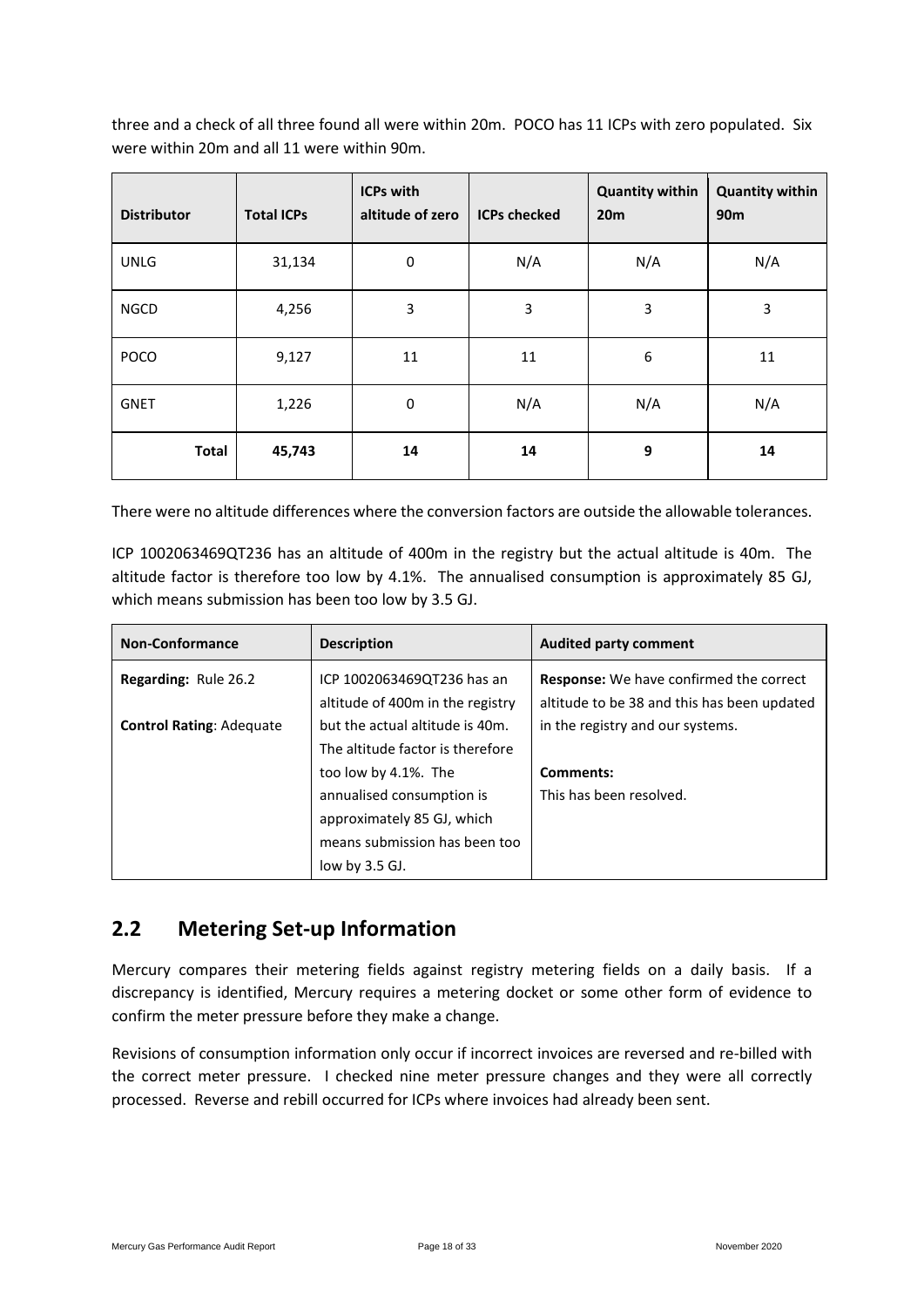#### <span id="page-18-0"></span>**2.3 Billing Factors**

#### <span id="page-18-1"></span>**2.3.1 Temperature Information**

For ICPs where the actual temperature is not measured NZS 5259:2015 states that temperature may be estimated, and four methodologies are provided. These are listed below in order of decreasing preference.

- **(a)** Gas temperature records for the GMS location under flowing conditions. Historic records can be used if similarity is preserved.
- **(b)** Records of actual gas temperature in similar installations at similar locations over corresponding periods.
- **(c)** For compact installations directly connected to short risers and well shaded from direct sunlight, the average ground temperature at 300mm depth. NOTE – Reliable and relevant climatic temperature data may be used as a basis for estimating average 300mm ground temperatures. This may include published data.
- **(d)** For installations where the inlet pipes are exposed to ambient air conditions the temperature may be estimated from the mean temperature obtained at reliable and relevant weather recording stations. The installation should be shielded from direct sunlight.

Mercury has chosen option (c) and uses a read-to-read daily average temperature in their calculations.

Temperature data has been refreshed since the last audit. I compared Mercury's temperature data for all gas gates for a 12-month period against the data published by Gas Industry Company, and I found some examples where the differences in temperatures will result in conversion factors having errors greater than 1.1%, as shown in the table below.

| Gas gate | <b>Jan MEEN</b> | <b>Jan GIC</b> | <b>MEEN</b> factor | <b>GIC factor</b> | % difference |
|----------|-----------------|----------------|--------------------|-------------------|--------------|
| DAN05001 | 22.17354839     | 18.9           | 0.9757095          | 0.98665           | 1.11%        |
| KIN02601 | 22.66870968     | 19.00          | 0.9740763          | 0.98631           | 1.24%        |
| TKR19701 | 22.66870968     | 19.30          | 0.9740763          | 0.98530           | 1.14%        |
|          |                 |                |                    |                   |              |
| Gas gate | <b>Feb MEEN</b> | <b>Feb GIC</b> | <b>MEEN</b> factor | <b>GIC factor</b> | % difference |
| DAN05001 | 21.91276        | 19.2           | 0.97657            | 0.98563           | 0.92%        |
| KIN02601 | 22.91138        | 19.2           | 0.97328            | 0.98563           | 1.25%        |
| TKR19701 | 22.91138        | 19.5           | 0.97328            | 0.98462           | 1.15%        |
|          |                 |                |                    |                   |              |
| Gas gate | <b>Dec MEEN</b> | Dec GIC        | <b>MEEN</b> factor | <b>GIC factor</b> | % difference |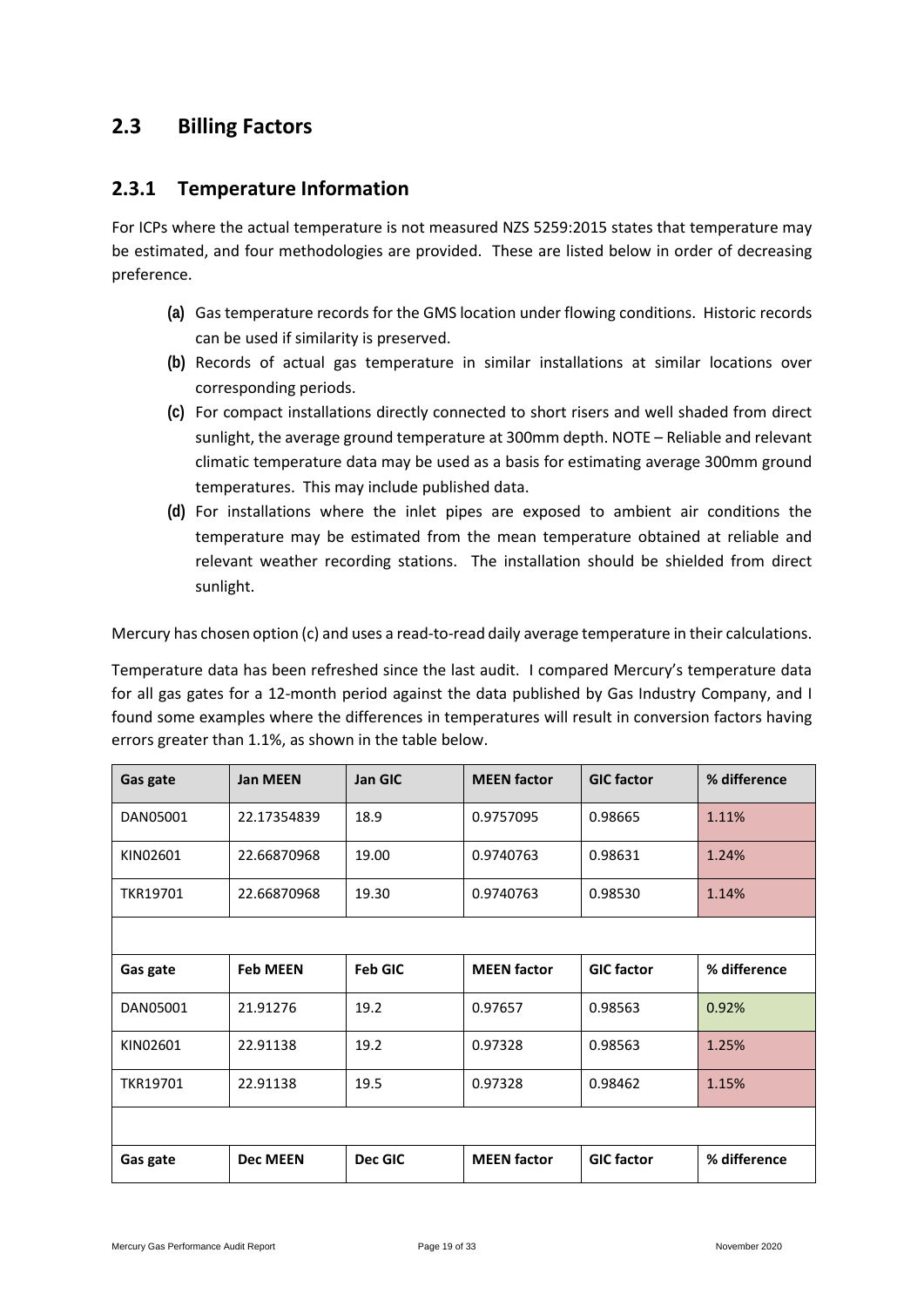| DAN05001 | 20.45161 | 17.6 | 0.98143 | 0.99106 | 0.97% |
|----------|----------|------|---------|---------|-------|
| KIN02601 | 20.67484 | 17.3 | 0.98069 | 0.99208 | 1.15% |
| TKR19701 | 20.67484 | 17.6 | 0.98069 | 0.99106 | 1.05% |

| <b>Non-Conformance</b>          | <b>Description</b>                                                           | <b>Audited party comment</b>                                                                                                                                                        |
|---------------------------------|------------------------------------------------------------------------------|-------------------------------------------------------------------------------------------------------------------------------------------------------------------------------------|
| <b>Regarding: Rule 26.5.4</b>   | Incorrect temperature data for three<br>gas gates for January, two gas gates | <b>Response:</b> We believe our current<br>methodology is adequate and has                                                                                                          |
| <b>Control Rating: Adequate</b> | for February and one gas gate for<br>December.                               | produced only a few minor<br>discrepancies. We will look at<br>reviewing other methodologies.                                                                                       |
|                                 |                                                                              | Comments:<br>We plan to review our temperature<br>estimation methodology as well as<br>the inclusion of the Joule Thompson<br>effect before our next upload of<br>temperature data. |

Temperature is set at billing class level. Each billing class is assigned to one region. During the previous audit, some ICPs had been assigned to an incorrect billing class, based on their gas gate. In some cases, the billing class error resulted in an incorrect temperature being applied. I re-checked the billing class information and found it had been corrected and is now accurate.

Mercury does not apply the Joule-Thompson effect adjustment. NZS 5259:2015 states that correction for temperature drop due to Joule-Thomson effect of pressure reduction is applicable if temperature methodologies (b), (c) or (d) are used, provided the reduction is made in the same installation and immediately upstream of the GMS. "In other cases, or for large pressure drops or high flow rates the actual temperature drop should be measured. For natural gas, the temperature drop is about 0.5ºC per 100kPa of pressure drop." This indicates that adjustment for the Joule-Thomson effect is desirable.

The Billing Factors Guideline contains the following expectations by GIC:

- Network owners ensure nominal operating pressures are correctly populated in the registry for all ICPs on their networks.
- Once network pressures are correctly populated, retailers ensure that they account for the Joule-Thomson effect by using the network pressure in the registry in their conversions of metered volumes to standard volume, particularly in situations where failure to do so will result in conversion errors greater than those allowed in Table 3 of NZS 5259:2015.

This also reinforces that adjustment for the Joule-Thomson effect is desirable. I recommend that Mercury adjusts for the Joule-Thompson effect.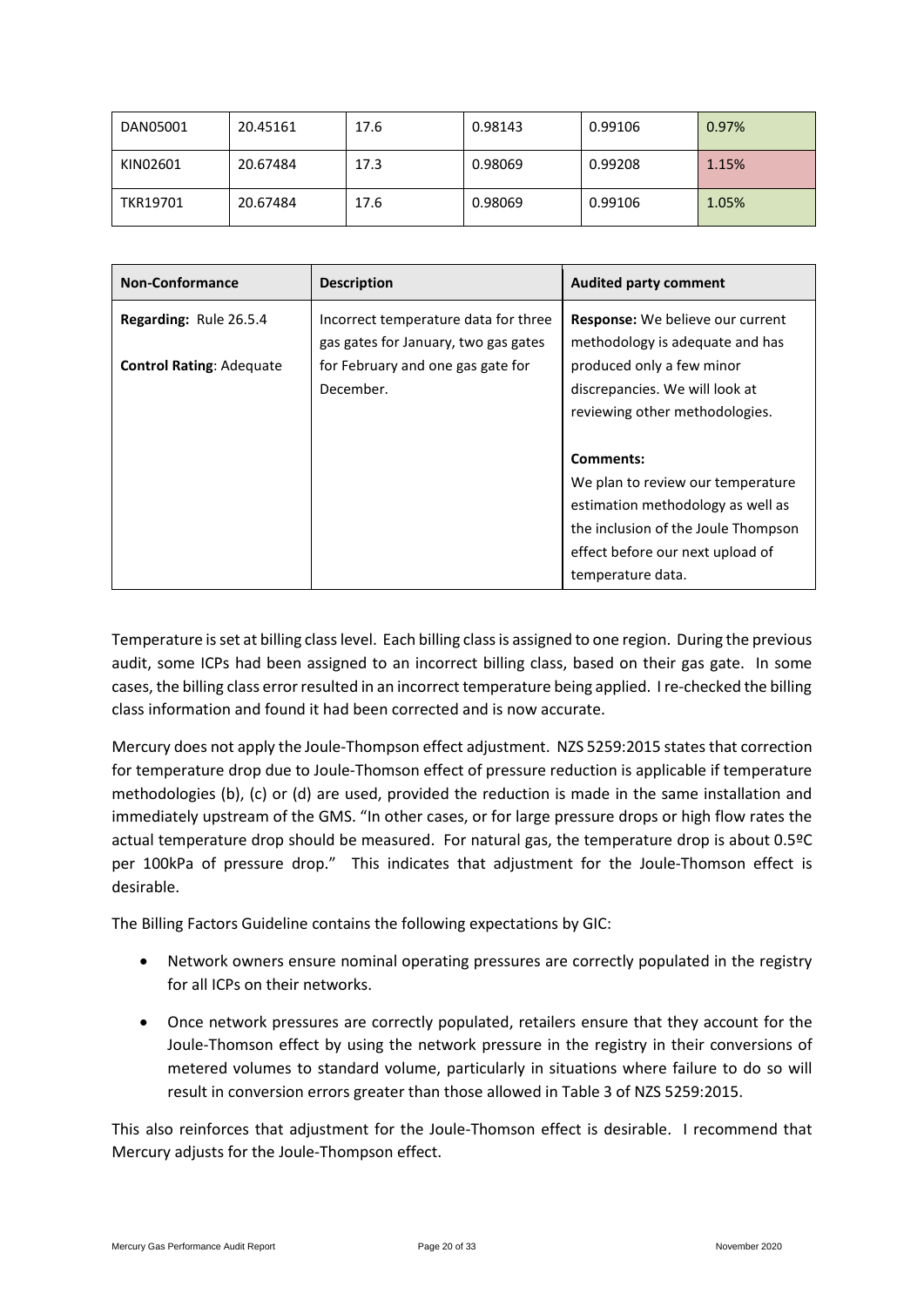| Recommendation                                       | <b>Audited party comment</b>                 |
|------------------------------------------------------|----------------------------------------------|
| Consider adjusting temperature to include the Joule- | Response: We will look into including Joule- |
| Thompson effect.                                     | Thompson in our gas temperature              |
|                                                      | calculations.                                |
|                                                      |                                              |
|                                                      | Comments:                                    |
|                                                      | We plan to investigate what system changes   |
|                                                      | are required to complete this work and aim   |
|                                                      | to have the Joule-Thompson effect            |
|                                                      | adjustment included in our next upload of    |
|                                                      | temperature data.                            |

I found 16 ICPs with large pressure drops between the network pressure and the meter pressure. The table below shows that the temperature conversion errors are greater than the allowable 1.1%.

| <b>ICP</b>      | <b>Network</b> | <b>Meter</b>   | <b>Temperature</b> | <b>Temperature factor</b> | % difference |
|-----------------|----------------|----------------|--------------------|---------------------------|--------------|
|                 | pressure       | pressure       | factor with JT     | without JT                |              |
| 0000037431QTCE3 | 700            | 1.5            | 0.994718           | 0.982944                  | 1.18%        |
| 0000037441QT9BE | 700            | 1.5            | 0.994718           | 0.982944                  | 1.18%        |
| 0000037731QTFE0 | 700            | 1.5            | 0.994718           | 0.982944                  | 1.18%        |
| 0000294201QT1CD | 700            | 2.5            | 0.994718           | 0.982944                  | 1.18%        |
| 0000345981QTE14 | 700            | 2.5            | 0.994718           | 0.982944                  | 1.18%        |
| 0000355431QT14F | 700            | 3              | 0.994718           | 0.982944                  | 1.18%        |
| 0000401521QT219 | 700            | 3              | 0.994718           | 0.982944                  | 1.18%        |
| 0000901391QT00F | 700            | 14             | 0.994718           | 0.982944                  | 1.18%        |
| 0001000363NGE5F | 700            | 1.5            | 0.994718           | 0.982944                  | 1.18%        |
| 0001733031QT5D0 | 950            | $\overline{2}$ | 0.999029           | 0.982944                  | 1.61%        |
| 0001835111QTA3B | 950            | $\overline{2}$ | 0.999029           | 0.982944                  | 1.61%        |
| 0004202165NGA1D | 950            | 1.5            | 0.999029           | 0.982944                  | 1.61%        |
| 0004219388NG2FA | 950            | 1.5            | 0.999029           | 0.982944                  | 1.61%        |
| 0004219464NG45C | 950            | 1.5            | 0.999029           | 0.982944                  | 1.61%        |
| 0004222001NG42E | 950            | 1.5            | 0.999029           | 0.982944                  | 1.61%        |
| 0004224606NGA22 | 950            | 1.5            | 0.999029           | 0.982944                  | 1.61%        |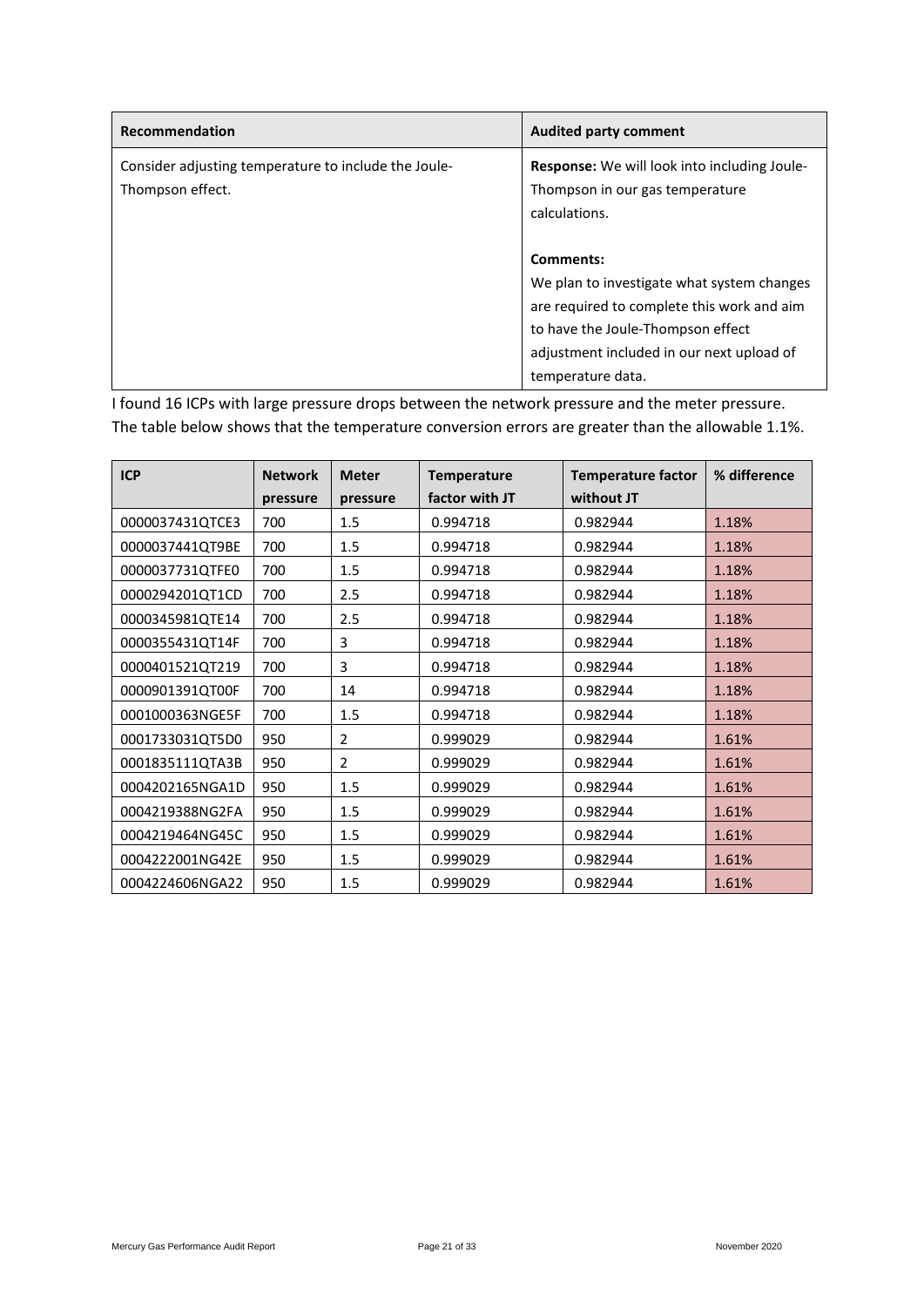| <b>Non-Conformance</b>          | <b>Description</b>             | <b>Audited party comment</b>                 |
|---------------------------------|--------------------------------|----------------------------------------------|
| Regarding: Rule 26.5.4          | Incorrect temperature          | <b>Response:</b> We will look into including |
|                                 | conversion factors for 16 ICPs | Joule-Thompson in our gas temperature        |
| <b>Control Rating: Adequate</b> | because Joule-Thomson          | calculations.                                |
|                                 | adjustment was not applied.    |                                              |
|                                 |                                | Comments:                                    |
|                                 |                                | We plan to investigate what system           |
|                                 |                                | changes are required to complete this        |
|                                 |                                | work and aim to have the Joule-              |
|                                 |                                | Thompson effect adjustment included in       |
|                                 |                                | our next upload of temperature data.         |

#### <span id="page-21-0"></span>**2.3.2 Calorific Values**

Gas calorific value (CV) data is sourced from the Open Access Transmission Information System (OATIS) and is loaded into SAP each business day. Specific Gravity (S.G.), carbon dioxide (CO<sub>2</sub>), and Nitrogen  $(N_2)$  data is not loaded in SAP.

CV data for the previous day is normally available in OATIS by late morning each business day.

Responsibilities for loading the CV data are clear, and there is adequate cover if any staff who normally process CV data are unavailable. If the data is not loaded by 2.00pm, an automated email is sent to the whole billing and operations team for follow up. System controls prevent invoices being generated where CV data does not cover the entire billing period. Staff are also aware that reads cannot be invoiced until the following business day.

The daily download and import process was observed. There is no manual manipulation of the raw data file, and the import is checked to ensure that it completed successfully.

Like temperature, CV is set at billing class level. Each billing class is assigned to one region. I found two key issues with this:

- Some billing classes had incorrect gas types assigned:
	- the Rotorua and Taupo billing classes were both assigned gas type R, but should have gas type B, and
	- the Taranaki billing class was assigned gas type E, but Taranaki gas gates could have gas type E, M, N, O or P.

I reviewed the impact that incorrect assignment of CV would have on the gas conversion process, by comparing the CV applied to the CV which should have been applied for ICPs connected to the gas gate. Any difference greater than ±0.5% is considered material. All of the differences identified are greater than ±0.5% and are therefore considered material.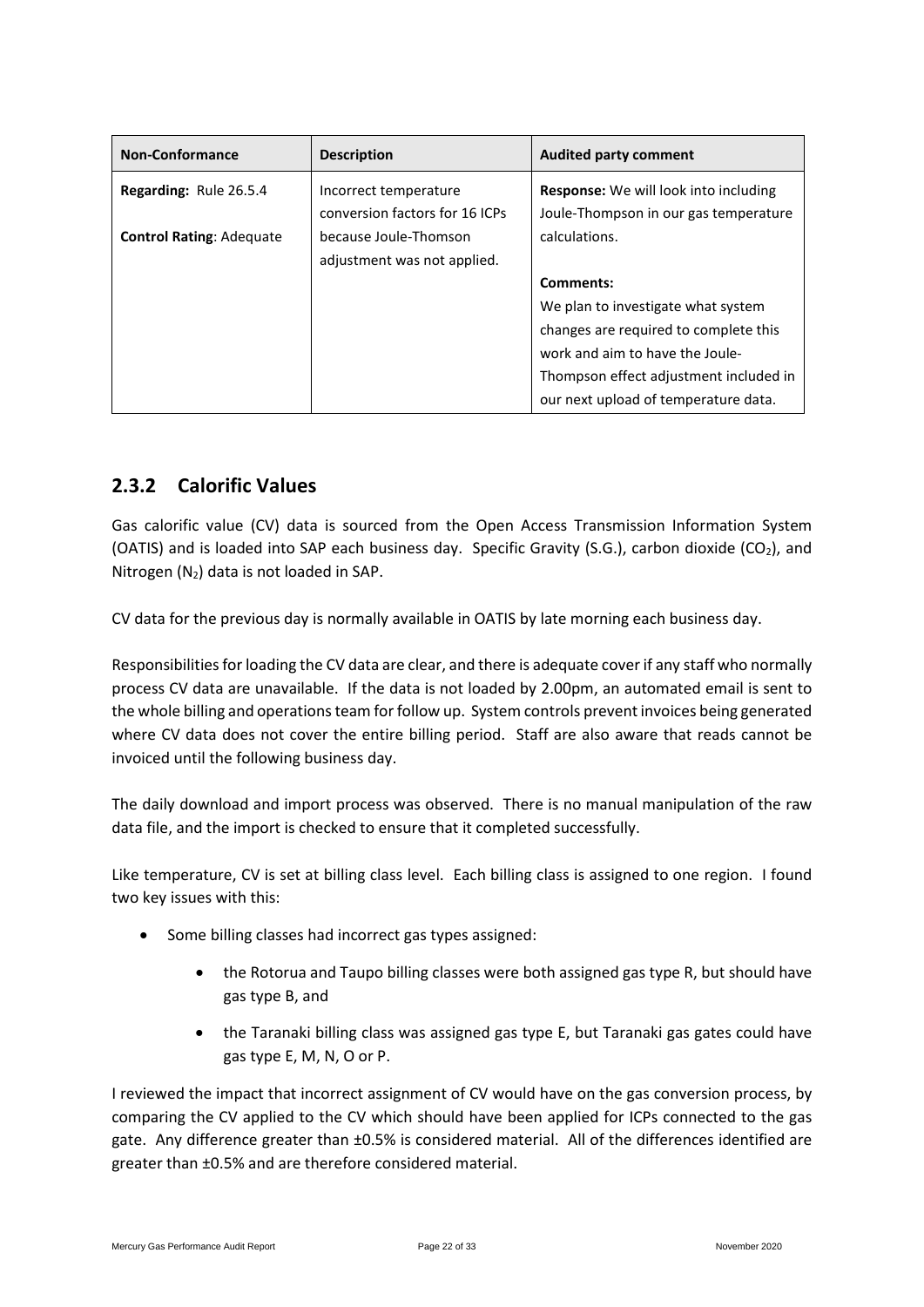| <b>Bill Class and Gate</b>      | <b>Count of</b> | <b>Gas Type</b>                              | <b>Correct</b>  | <b>Applied Avg</b> | <b>Correct Avg</b> | %                 |
|---------------------------------|-----------------|----------------------------------------------|-----------------|--------------------|--------------------|-------------------|
|                                 | <b>ICPs</b>     | <b>Applied</b>                               | <b>Gas Type</b> | $CV*$              | $CV^*$             | <b>Difference</b> |
|                                 |                 | Incorrect gas type assigned to billing class |                 |                    |                    |                   |
| GR04 (Rotorua)                  | 129             | R                                            | B               | 39.73645122        | 39.42759756        | $-0.78%$          |
| GR13 (Taranaki - Eltham)        | $\mathbf{1}$    | E                                            | N               | 38.5927561         | 39.76684146        | 2.95%             |
| GR13 (Taranaki - Hawera)        | 4               | E                                            | P               | 38.5927561         | 39.85473171        | 3.17%             |
| GR13 (Taranaki -                | 5               | E                                            | U               | 38.5927561         | 37.52963415        |                   |
| Inglewood)                      |                 |                                              |                 |                    |                    | $-2.83%$          |
| GR13 (Taranaki -                | $\pmb{0}$       | E                                            |                 | 38.5927561         | 39.76684146        | 2.95%             |
| Kaponga)                        |                 |                                              | N               |                    |                    |                   |
| GR13 (Taranaki - Manaia)        | $\mathbf{1}$    | E                                            | P               | 38.5927561         | 39.85473171        | 3.17%             |
| GR13 (Taranaki - Oakura)        | 6               | E                                            | M               | 38.5927561         | 39.12132927        | 1.35%             |
| GR13 (Taranaki - Okato)         | 0               | E                                            | M               | 38.5927561         | 39.12132927        | 1.35%             |
| GR13 (Taranaki -                | $\overline{2}$  | E                                            |                 | 38.5927561         | 39.12132927        |                   |
| Opunake)                        |                 |                                              | M               |                    |                    | 1.35%             |
| GR13 (Taranaki - Patea)         | $\mathbf{1}$    | E                                            | O               | 38.5927561         | 39.87665854        | 3.22%             |
| GR13 (Taranaki -                | $\mathbf{1}$    | E                                            | M               | 38.5927561         | 39.12132927        |                   |
| Pungarehu No 1)                 |                 |                                              |                 |                    |                    | 1.35%             |
| GR13 (Taranaki -                | 0               | E                                            | M               | 38.5927561         | 39.12132927        | 1.35%             |
| Pungarehu No 2)                 |                 |                                              |                 |                    |                    |                   |
| GR13 (Taranaki -                | 7               | E                                            | N               | 38.5927561         | 39.76684146        | 2.95%             |
| Stratford)                      |                 |                                              |                 |                    |                    |                   |
| GR13 (Taranaki -                | $\mathbf{1}$    | E                                            | O               | 38.5927561         | 39.87665854        | 3.22%             |
| Waverley)                       |                 |                                              |                 |                    |                    |                   |
| GR05 (Taupo)                    | 60              | R                                            | B               | 39.73645122        | 39.42759756        | $-0.78%$          |
| <b>Total</b>                    | 218             |                                              |                 |                    |                    |                   |
| <b>Total material or likely</b> | 218             |                                              |                 |                    |                    |                   |
| to be material                  |                 |                                              |                 |                    |                    |                   |

\*80 days average between 12/03/20 to 01/06//20

A non-conformance for applying incorrect CV values is raised below. Because CV is applied for each read period, it is not possible to confirm every instance of non-conformance. Comparing average CV over a 3-month period gives a reasonable indication of how likely an ICP is to be affected by a material error.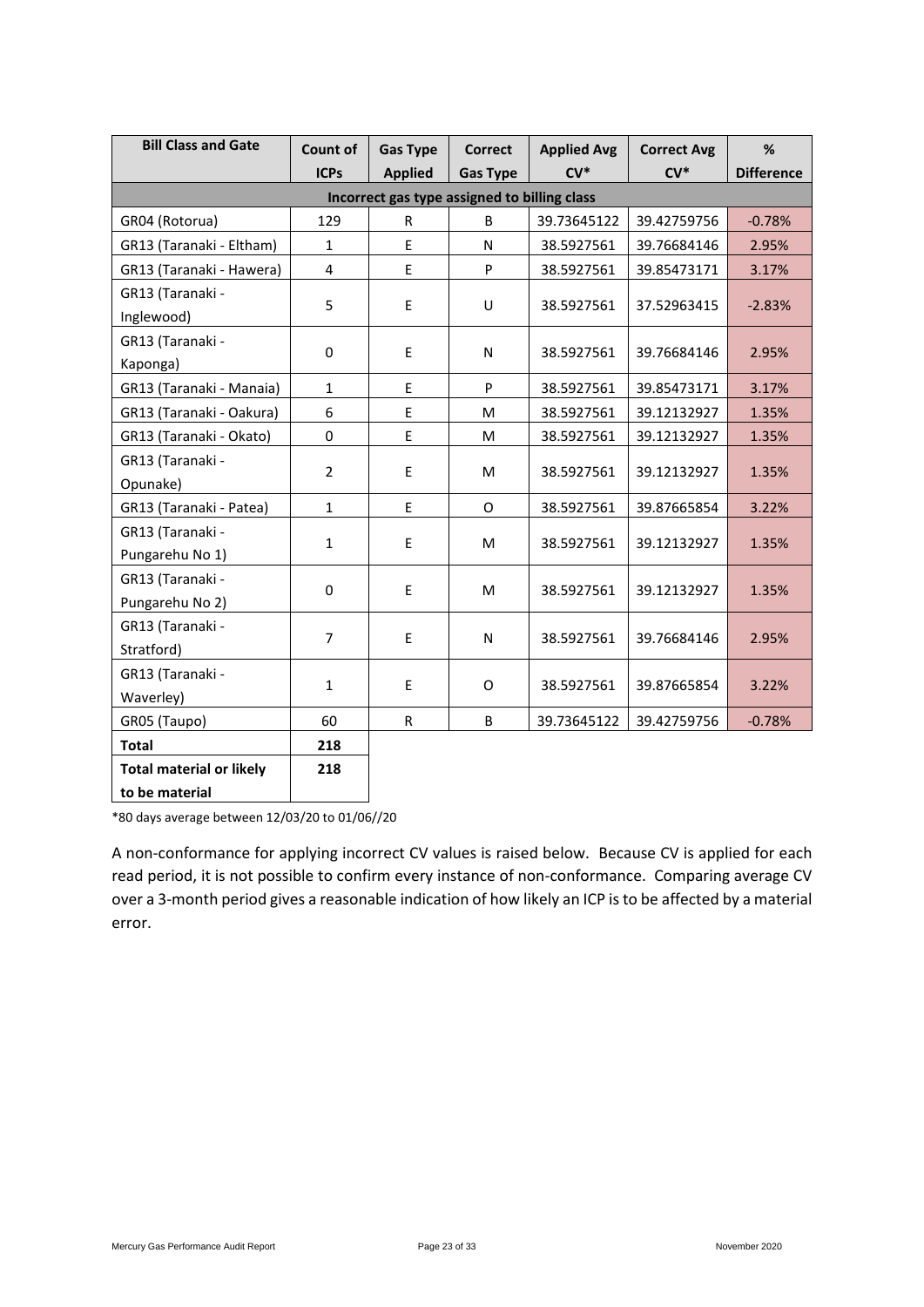| <b>Non-Conformance</b>                     | <b>Description</b>                                                                        | <b>Audited party comment</b>                                                                                                                                              |
|--------------------------------------------|-------------------------------------------------------------------------------------------|---------------------------------------------------------------------------------------------------------------------------------------------------------------------------|
| <b>Regarding: 26.2.1, 26.3 and</b><br>28.2 | 218 ICPs are likely to have had<br>incorrect CV values applied,<br>which were outside the | <b>Response:</b> We have corrected the gas<br>type for Rotorua and Taupo which<br>accounts for 189 of the 218 ICPs                                                        |
| <b>Control Rating: Adequate</b>            | threshold allowed by NZS<br>5259:2015.                                                    | identified here. For the remaining 29<br>ICPs, system restrictions prevent us from<br>assigning different gas types under one<br>billing class.<br>Comments:<br>As above. |

### <span id="page-23-0"></span>**3. Meter Reading and Validation**

### <span id="page-23-1"></span>**3.1 Archiving of Register Reading Data (Rule 28.4.2)**

Retailers are required to keep register reading data for a period of 30 months. Data was examined during the audit and it is confirmed that Mercury securely archives data for a period in excess of 30 months.

### <span id="page-23-2"></span>**3.2 Retailer to Ensure Certain Metering Interrogation Requirements are Met (Rule 29)**

This rule requires that for consumer installations where the actual or expected consumption is greater than 10TJ, a TOU meter will be installed and the installation will be assigned to allocation group 1 or 2. For consumer installations where the actual or expected consumption is between 250GJ and 10TJ a non-TOU meter will be installed and the installation will be assigned to allocation group 4.

Mercury only has allocation group 6 and 4 ICPs. Mercury monitors consumption reporting monthly to identify ICPs with potentially incorrect allocation groups, and if it is determined the consumption is likely to remain at the reported level the allocation group is changed. The most recent report was examined, which confirmed the allocation groups and meter reading frequency were changed as soon as practicable.

### <span id="page-23-3"></span>**3.3 Meter Reading Requirements (Rules 29.4.3, 29.5 & 40.2)**

All consumer installations with non-TOU meters must have register readings recorded at least once every 12 months unless exceptional circumstances prevent such an interrogation despite the best endeavours of the retailer.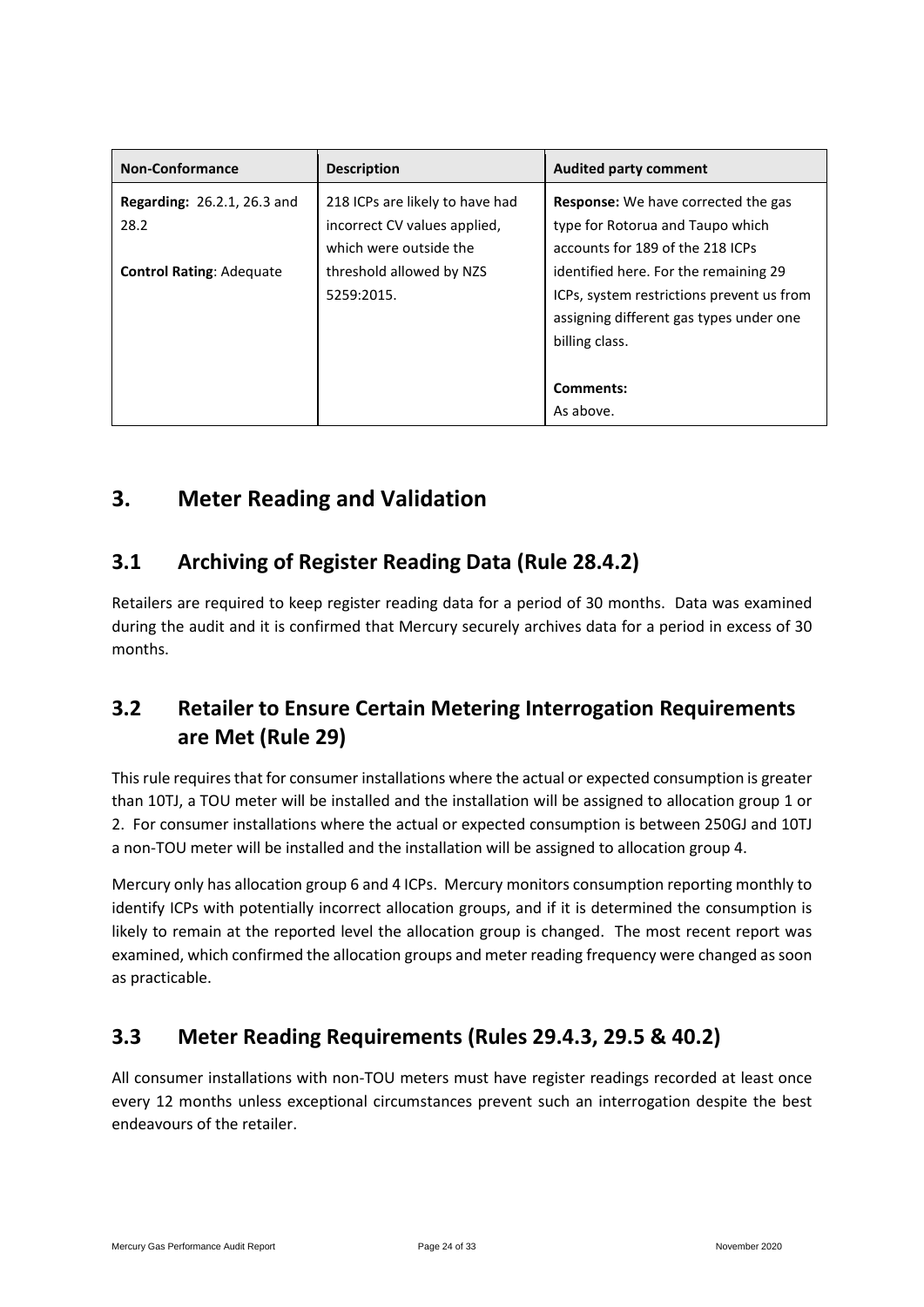Mercury provided a copy of some GAS080 reports for June to August 2020, along with a list of 287 ICPs not read within the last 12 months. The records in SAP were checked for 20 installations and I found that exceptional circumstances were present for them all. Mercury has a robust process to conduct outbound communication where two meter readings have been missed. Vacant ICPs are still included in the reading schedule.

The 90% threshold was met for the three months I checked; the table below shows the level of attainment.

| <b>Target</b>                                       | <b>Reading Percentage June</b><br>2020 | <b>Reading Percentage July</b><br>2020 | <b>Reading Percentage</b><br>August 2020 |
|-----------------------------------------------------|----------------------------------------|----------------------------------------|------------------------------------------|
| Rolling<br>$\overline{4}$<br>months<br>(target 90%) | 94.91%                                 | 95.53%                                 | 97.01%                                   |
| 12<br>months<br>(target)<br>100%)                   | 99.35%                                 | 99.33%                                 | 99.32%                                   |

Mercury achieved compliance with rule 40.2, which is the requirement to report the number and percentage of validated register readings obtained in accordance with rules 29.4.3 and 29.5.

#### <span id="page-24-0"></span>**3.4 Non TOU Validation**

Meter reading validation occurs at multiple levels.

At source, the handheld data input devices perform a localised validation, to ensure that the reading is within expected high-low parameters. These parameters are set as a "high/low" limit, based on an agreed setting with Mercury.

Readings that fail this initial validation must be re-entered, and if the second reading is the same, it will be accepted; if it is different (indicating an error with the first reading) then it must be re-entered. Once the same reading has been entered twice consecutively, it will be accepted.

The second level of validation occurs when the data reaches Mercury. A "master data" validation is conducted which ensures that the reading relates to the correct ICP, meter and register. A file "pre check" is also conducted and only files with a date within one month of the current date are accepted. This check also identifies obvious corruption of the data.

A validation is also conducted to ensure readings are within an acceptable range, the validation process contains a graphical tool that enables the current reading to be viewed in relation to historic consumption. The validation logic now caters for seasonality and regional factors. Overall, this validation process is considered very robust.

The next level of validation occurs during the "billing validation" process. This process checks for high dollar amounts in addition to short and long billing periods.

Meter readings are not edited during these processes. If a reading fails validation and an incorrect meter reading is suspected, then a check reading is performed.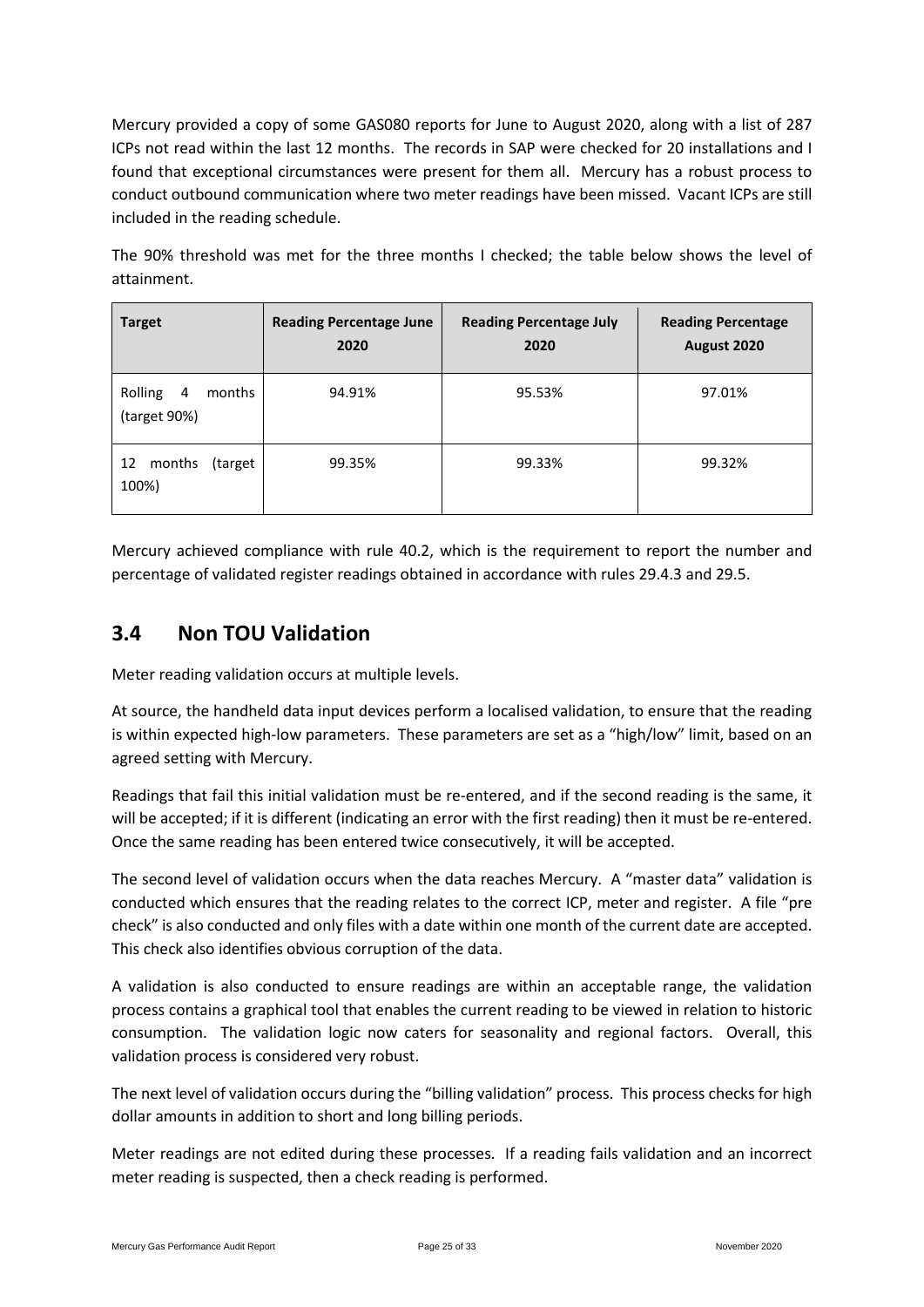### <span id="page-25-0"></span>**3.5 Non TOU Error Correction**

The process for error correction was examined to ensure that consumption information for prior consumption periods is included in the revision process and provided to the allocation agent.

The allocation process uses billed consumption as an input. If billed consumption has been corrected after an error occurs, the revised consumption will be submitted. I reviewed a sample of corrections, which confirmed this process, and that the revised data flowed through to revisions.

Mercury monitors meter pressure discrepancies between SAP and the registry. When differences are found the change is made in SAP from the correct date. If invoices have already been sent, which can occur if the meter owner backdates a change in the registry, reverse and rebill occurs. I checked nine examples of small and large pressure changes and they were all processed correctly.

Mercury monitors zero consumption and if a meter is found to be faulty, rebilling occurs using estimates based on historic or future consumption. I checked two examples to confirm compliance.

Mercury monitors consumption on vacant or disconnected ICPs and there is a process in place to identity the consumer so they can be billed. If a customer cannot be identified the consumption is billed to "mercury unbilled" to ensure submission occurs. I checked 13 examples which confirmed compliance.

#### <span id="page-25-1"></span>**3.6 TOU Validation**

Mercury does not supply any TOU customers.

### <span id="page-25-2"></span>**4. Energy Consumption Calculation (Rule 28.2)**

To evaluate this calculation a spreadsheet was prepared which converts volume between meter readings to volume at standard conditions and then to energy consumption.

The relevant information for five invoices was entered into the spreadsheet and the resulting energy value was compared to that calculated by SAP. The sample covered corrections and range of gas types, pressure, temperature and altitude values.

This comparison confirmed the accuracy of the SAP calculation and compliance with NZS 5259:2015 for the pressure, altitude, temperature and calorific value, where the correct CV is applied for the gas gate.

As mentioned in **section 2.3.1**, Mercury does not adjust for Joule-Thomson.

Mercury does not adjust for compressibility either. The Standard requires that a compressibility factor be applied whenever the error due to nonapplication of such a factor would give rise to errors in excess of the limits defined in Table 3 of the Standard (±0.2% for metering pressures below 500 kPa and ±0.25% otherwise). The rule of thumb, as recommended in NZS5259, is to correct for compressibility at pressures above 50 kPa. One ICP has a pressure of 70 kPa and I checked whether the 0.2% limit was exceeded by not applying compressibility. The error was 0.181% which is within the limit, however I recommend Mercury conducts a monthly check of all ICPs with pressures above 50kPa to ensure the error does not exceed 0.2%.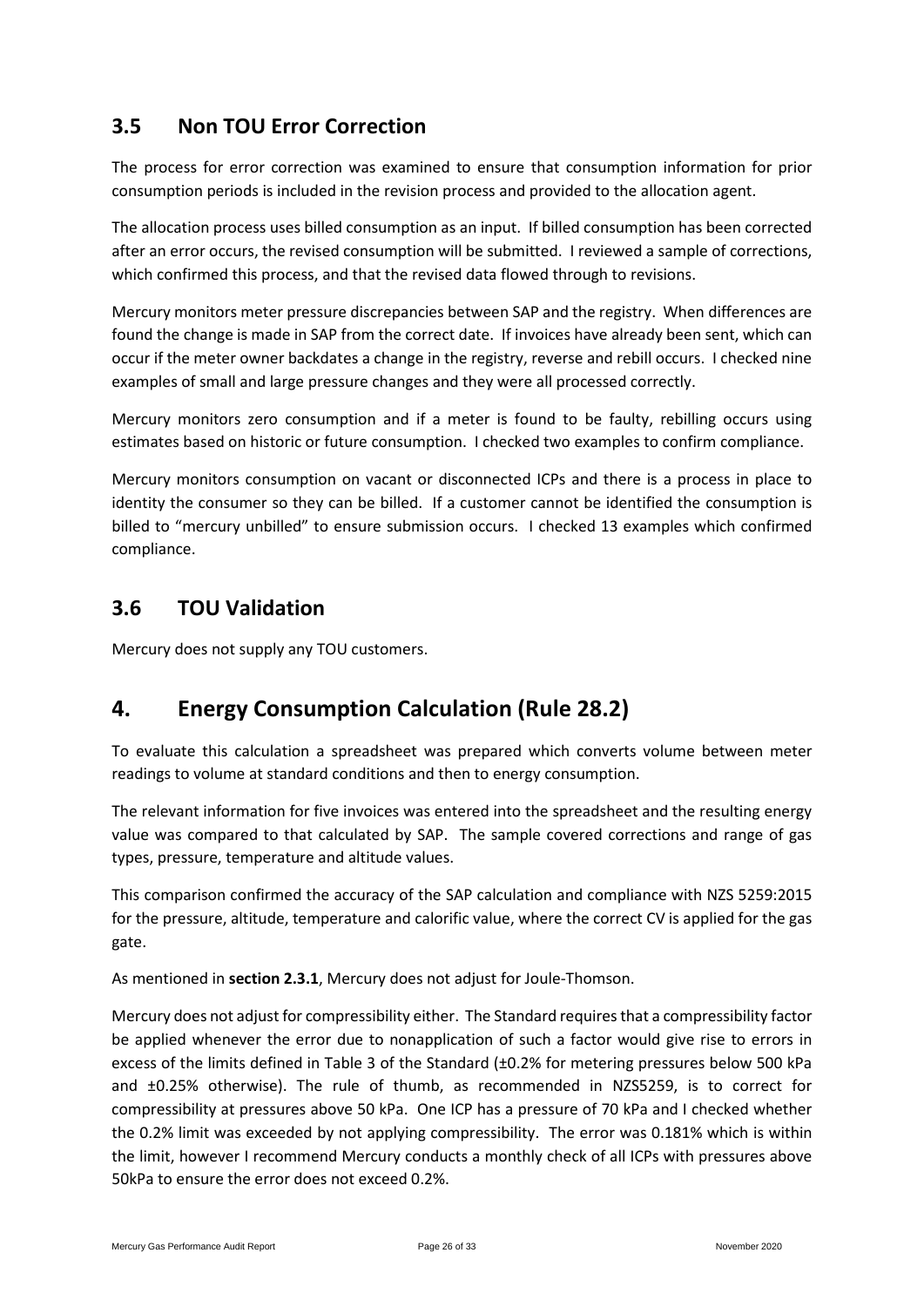| Recommendation                                                                                                | <b>Audited party comment</b>                                                                             |
|---------------------------------------------------------------------------------------------------------------|----------------------------------------------------------------------------------------------------------|
| Conduct a periodic check of all ICPs with pressures above<br>50 kPa to ensure the error does not exceed 0.2%. | <b>Response:</b> We will look at implementing<br>periodic checks where meter pressure is<br>above 50kPa. |
|                                                                                                               | Comments:                                                                                                |
|                                                                                                               | As above.                                                                                                |

A non-conformance relating to incorrect application of CV is raised in **section 2.3.2 Calorific Values**. Incorrect application of temperature is raised in section **2.3.1 Temperature Information**.

### <span id="page-26-0"></span>**5. Estimation and Submission Information**

#### <span id="page-26-1"></span>**5.1 TOU Estimation and Correction (Rule 30.3)**

Mercury does not supply any TOU customers.

#### <span id="page-26-2"></span>**5.2 Provision of Retailer Consumption Information (Rules 30 to 33)**

Mercury's compliance with rules 30 to 33 was examined by a "walk through" of their processes and controls to confirm compliance.

A GAS040 file was examined and data for two gas gates was compared to the data in Mercury's system at ICP level; the totals matched, which confirms compliance. This also proves that Mercury's consumption information provided to the allocation agent is calculated at ICP level and then aggregated.

The matter of vacant consumption was also examined. When an ICP is vacant but still active (ACTV on the registry), meter reading still occurs and any volume recorded is converted into validated consumption and is then included in the allocation process, even though this consumption is not billed. A sample of active-vacant ICPs were checked, and I confirmed that consumption is included in the GAS040 report.

I also reviewed a sample of inactive ICPs where consumption was found and confirmed that the consumption is included in the GAS040 report.

The process for preparing submission is compliant, however, some calorific value and temperature issues have resulted in incorrect consumption information being submitted to the allocation agent. These issues are discussed in **sections 2.3.1 Temperature information** and **2.3.2 Calorific Values**.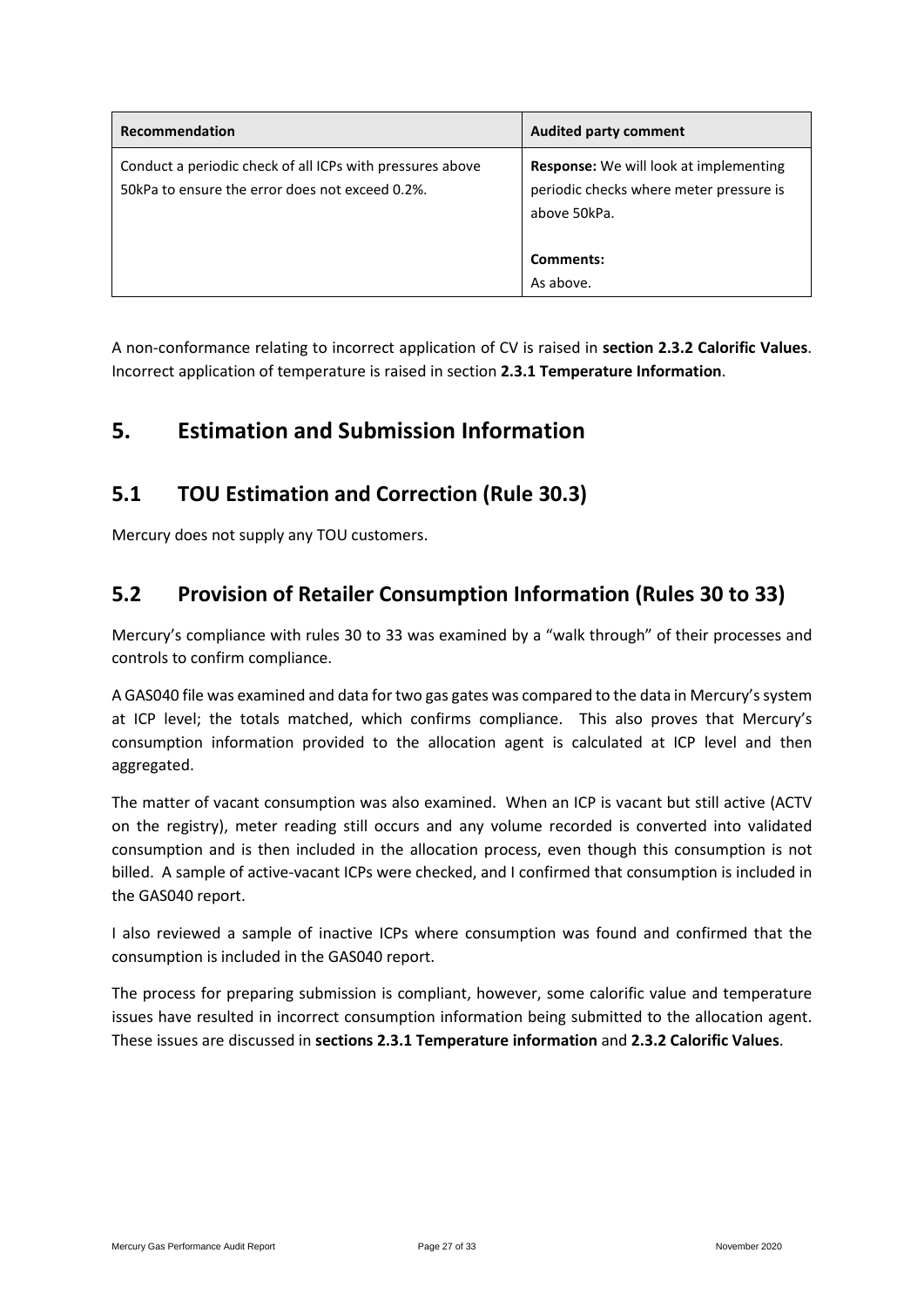### <span id="page-27-0"></span>**5.3 Initial Submission Accuracy (Rule 37.2)**

I checked final allocations for a one-year period from September 2018 to August 2019. Rule 37.2 requires that the accuracy of consumption information, for allocation groups 3 to 6, for initial allocation must be within a certain percentage of error published by the industry body.

| <b>Month</b>  | <b>Total Gas</b><br>Gates | <b>Number Within</b><br>10% | % Compliant | Within $±10\%$<br>or $< 200$ GJ | % Compliant<br><b>or</b><br>immaterial |
|---------------|---------------------------|-----------------------------|-------------|---------------------------------|----------------------------------------|
|               | 73                        | 44                          |             |                                 |                                        |
| Sep-18        |                           |                             | 60.3%       | 73                              | 100.0%                                 |
| Oct-18        | 73                        | 44                          | 60.3%       | 73                              | 100.0%                                 |
| <b>Nov-18</b> | 73                        | 43                          | 58.9%       | 73                              | 100.0%                                 |
| Dec-18        | 73                        | 39                          | 53.4%       | 73                              | 100.0%                                 |
| $Jan-19$      | 73                        | 36                          | 49.3%       | 73                              | 100.0%                                 |
| $Feb-19$      | 73                        | 38                          | 52.1%       | 73                              | 100.0%                                 |
| Mar-19        | 73                        | 45                          | 61.6%       | 73                              | 100.0%                                 |
| Apr-19        | 73                        | 41                          | 56.2%       | 70                              | 95.9%                                  |
| May-19        | 73                        | 51                          | 69.9%       | 73                              | 100.0%                                 |
| Jun-19        | 73                        | 45                          | 61.6%       | 70                              | 95.9%                                  |
| Jul-19        | 72                        | 38                          | 52.8%       | 72                              | 100.0%                                 |
| Aug-19        | 71                        | 50                          | 70.4%       | 71                              | 100.0%                                 |

Mercury did not meet this requirement for some gas gates during the 12-month period shown. The results are summarised in the table below.

The table below shows the difference between consumption information for initial and final submissions at an aggregated level for all gas gates. The consumption information submitted to the allocation agent for the initial allocation is within 10% of the consumption information submitted for the final allocation for all months reviewed except April and June 2019.

| <b>Month</b>  | <b>Initial Submission All</b><br>Gas Gates (GJ) | <b>Final Submission All Gas</b><br>Gates (GJ) | <b>Percentage Variation</b> |
|---------------|-------------------------------------------------|-----------------------------------------------|-----------------------------|
| Sep-18        | 119,610                                         | 120,452                                       | 0.7%                        |
| Oct-18        | 95,366                                          | 94,503                                        | $-0.9%$                     |
| <b>Nov-18</b> | 78,073                                          | 76,301                                        | $-2.3%$                     |
| Dec-18        | 62,005                                          | 59,985                                        | $-3.4%$                     |
| $Jan-19$      | 55,373                                          | 52,152                                        | $-6.2%$                     |
| $Feb-19$      | 48,900                                          | 46,402                                        | $-5.4%$                     |
| $Mar-19$      | 57,646                                          | 54,249                                        | $-6.3%$                     |
| Apr-19        | 68,581                                          | 71,975                                        | 4.7%                        |
| $May-19$      | 111,469                                         | 108,612                                       | $-2.6%$                     |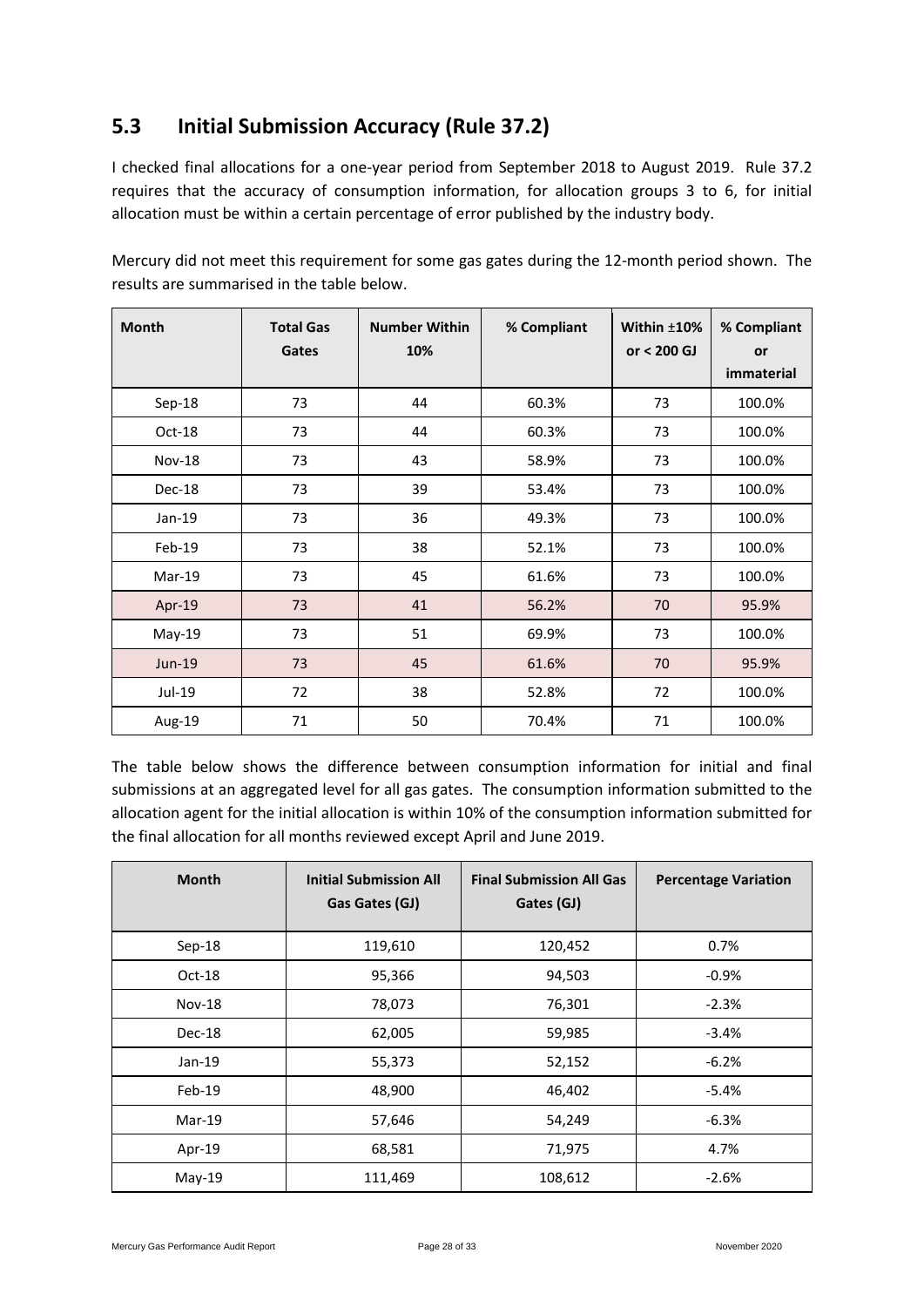| <b>Month</b> | <b>Initial Submission All</b><br>Gas Gates (GJ) | <b>Final Submission All Gas</b><br>Gates (GJ) | <b>Percentage Variation</b> |
|--------------|-------------------------------------------------|-----------------------------------------------|-----------------------------|
| Jun-19       | 134,741                                         | 139,927                                       | 3.7%                        |
| Jul-19       | 154,677                                         | 145,826                                       | $-6.1%$                     |
| Aug-19       | 151,754                                         | 150,378                                       | $-0.9%$                     |

| <b>Non-Conformance</b>           | <b>Description</b>                                                     | <b>Audited party comment</b>                                                                                                                                                                                                                  |
|----------------------------------|------------------------------------------------------------------------|-----------------------------------------------------------------------------------------------------------------------------------------------------------------------------------------------------------------------------------------------|
| <b>Regarding: Rule 37.2</b>      | The initial submission accuracy<br>did not meet the required           | <b>Response:</b> The decrease in accuracy for<br>the months of April and June 2019 was                                                                                                                                                        |
| <b>Control Rating: Effective</b> | accuracy percentage for three<br>gas gates for April and June<br>2019. | from a combination of back dated<br>switches and the over/under estimation<br>of the profile shape which was used for<br>ICPs that had not yet received an actual<br>meter read.                                                              |
|                                  |                                                                        | Comments:<br>Mercury performs frequent analysis to<br>ensure that the difference between the<br>allocation submissions is minimal. The<br>accuracy percentage is within expected<br>variation taking into consideration the<br>reasons above. |

Mercury monitors variances in submissions at total and gas gate level and has the ability to drill down to ICP level. This reporting showed the variances reported relate primarily to the replacement of estimates with actuals. Submissions are also checked against trading notifications to ensure that all gates required are included, and aggregation fields are checked against the registry.

### <span id="page-28-0"></span>**5.4 Forward Estimates (Rules 34 & 36)**

Mercury's forward estimates are based on historic daily average consumption, profiled to reflect the season.

The historic daily average consumption is estimated using one of the following methods, in decreasing order of preference:

- 12 months of validated meter reading history, which occurred within the last 24-months,
- at least 2 validated actual meter readings for the meter,
- average consumption for the customer price plan and meter type,
- average consumption for the customer price plan billing group and meter type, or
- consumption for the average customer at the gas gate, profiled to reflect the season.

The profiling process ensures that the over estimation or under estimation of submission information is minimised during "shoulder" months. This is supported by the findings in **section 5.3**, which showed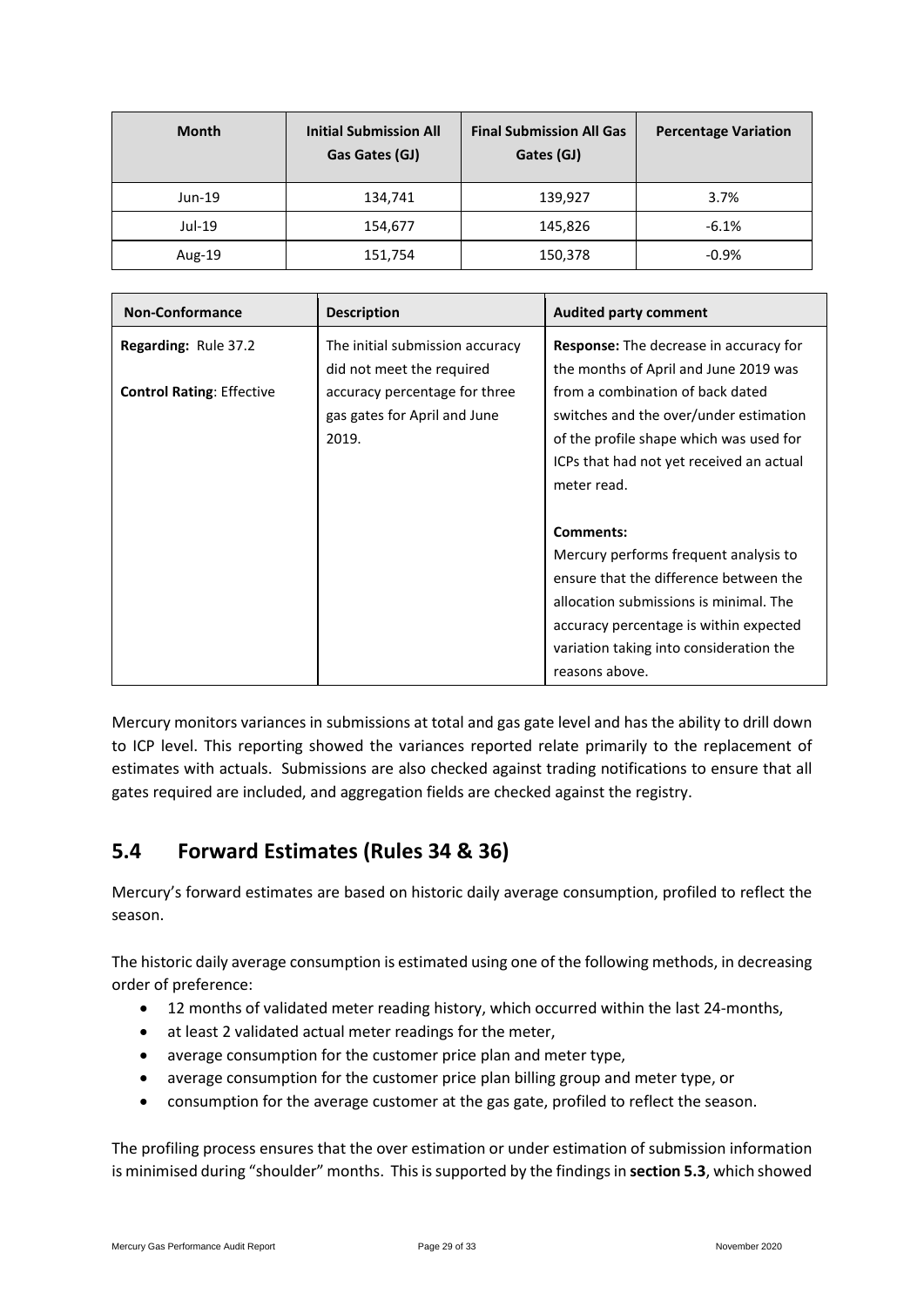that for most months reviewed Mercury was consistent with the initial submission accuracy requirements.

#### <span id="page-29-0"></span>**5.5 Historic Estimates (Rules 34 & 35)**

To assist with determining compliance of the historic estimate processes, Mercury was supplied with a list of scenarios. For each scenario, a manual calculation was performed using the relevant seasonal adjustment shape file, and this was compared to the calculation performed in Mercury's system. This test also proves that the correct shape file is used in each case.

| <b>Test</b>  | <b>Scenario</b>                                      | <b>Test Expectation</b>                                                                  | <b>Result</b> |
|--------------|------------------------------------------------------|------------------------------------------------------------------------------------------|---------------|
| a            | ICP becomes Active part way through a<br>month       | Consumption is only calculated for the<br>Active portion of the month.                   | Compliant     |
| b            | ICP becomes Inactive part way through<br>a month.    | Consumption is only calculated for the<br>Active portion of the month.                   | Compliant     |
| C            | ICP's become Inactive then Active<br>within a month. | Consumption is only calculated for the<br>Active portion of the month.                   | Compliant     |
| d            | ICP switches in part way through a<br>month          | Consumption is calculated to include<br>the 1st day of responsibility.                   | Compliant     |
| e            | ICP switches out part way through a<br>month         | Consumption is calculated to include<br>the last day of responsibility.                  | Compliant     |
| $\mathsf{f}$ | ICP switches out then back in within a<br>month      | Consumption is calculated for each day<br>of responsibility.                             | Compliant     |
| g            | Continuous ICP with a read during the<br>month       | Consumption is calculated assuming<br>the readings are valid until the end of<br>the day | Compliant     |
| h            | Continuous ICP without a read during<br>the month    | Consumption is calculated assuming<br>the readings are valid until the end of<br>the day | Compliant     |
| Ť            | <b>Rollover Reads</b>                                | Consumption is calculated correctly in<br>the instance of meter rollovers.               | Compliant     |

<span id="page-29-1"></span>Compliance is confirmed for all scenarios tested.

### **5.6 Proportion of Historic Estimates (Rule 40.1)**

This rule requires retailers to report to the allocation agent the proportion of historic estimates contained within the consumption information for the previous initial, interim and final allocations.

A GAS040 file was examined and compared to the data in Mercury's system at ICP level; the totals matched, which confirms compliance. This also proves that Mercury's consumption information provided to the allocation agent is calculated at ICP level and then aggregated.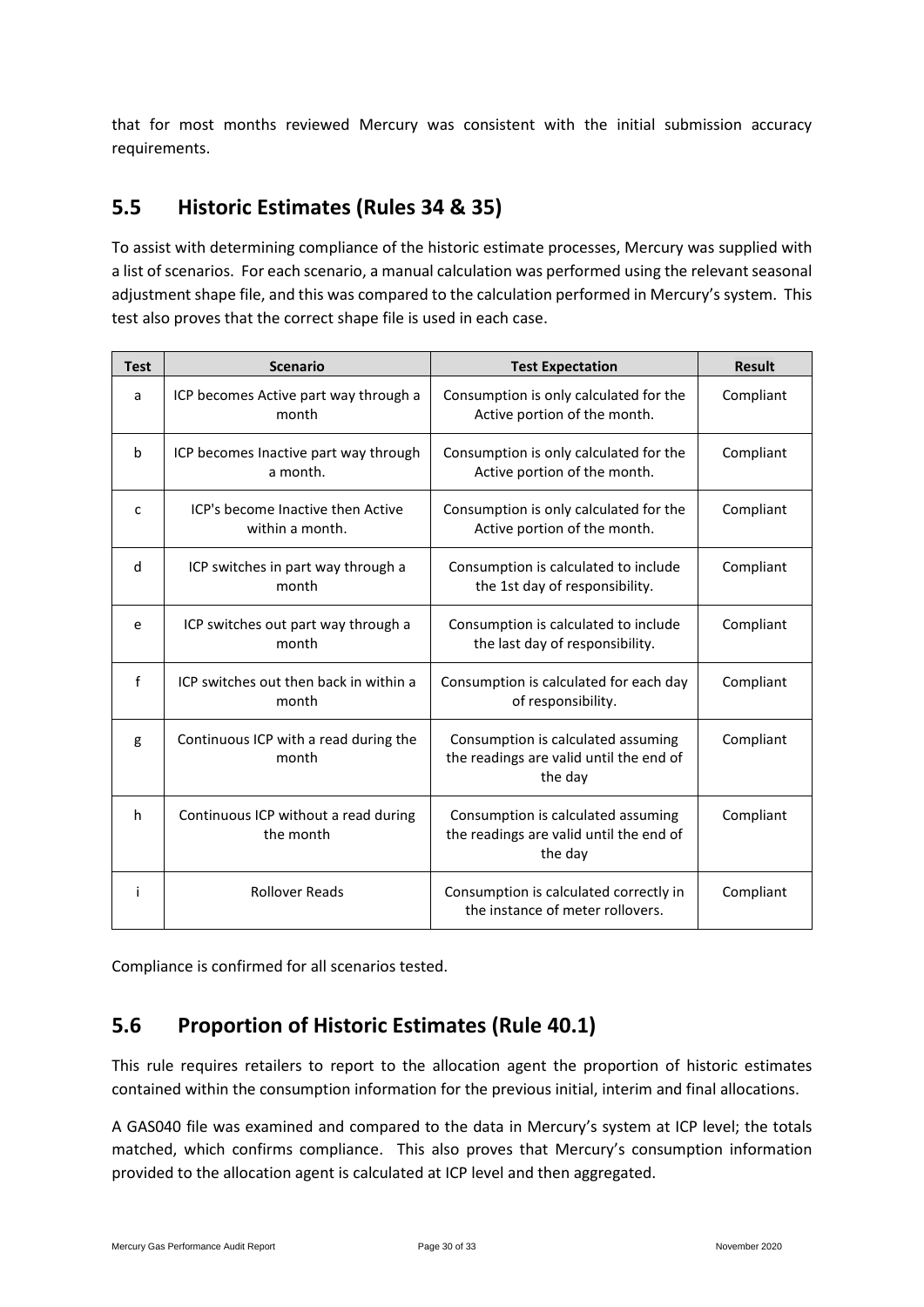### <span id="page-30-0"></span>**5.7 Billed vs Consumption Comparison (Rule 52)**

The content of the GAS070 files was proved by selecting four gas gates and checking the bills in SAP for all ICPs at those gates, against the total in the GAS070 file for February 2014. This confirmed the accuracy of the data.

The table below shows a comparison between quantities billed and consumption information submitted to the allocation agent for a 3-year period. The consumption information is higher than quantities billed by 0.07%. This minor difference can be explained by the fact that the revision and normalisation processes for billed data are different to those for consumption data, the billed data, and the consumption data contains some initial and interim submission information for the most recent months, which will include a higher proportion of estimated data. Although these figures cannot be directly compared, they provide a useful indicator to ensure that under reporting of consumption information is not occurring.

| <b>Year ending</b> | <b>Billed</b> | Consumption | <b>Percentage Difference</b> |
|--------------------|---------------|-------------|------------------------------|
| Jul-20             | 1,131,346     | 1,143,622   | $-1.09%$                     |
| Jul-19             | 1,120,919     | 1,122,757   | $-0.16%$                     |
| Jul-18             | 1,128,621     | 1,116,953   | 1.03%                        |
| <b>Total</b>       | 3,380,885     | 3,383,331   | $-0.07%$                     |

### <span id="page-30-1"></span>**5.8 Gas Trading Notifications (Rule 39)**

A retailer must give notice to the Allocation Agent where they commence or cease to supply gas under a supplementary agreement to a transmission services agreement, or amend information required to be provided under the supplementary agreement under rule 39.2.

Mercury does not have any supplementary agreements and is not required to submit any gas trading notifications under this rule. Mercury staff are aware of the gas trading notification requirements.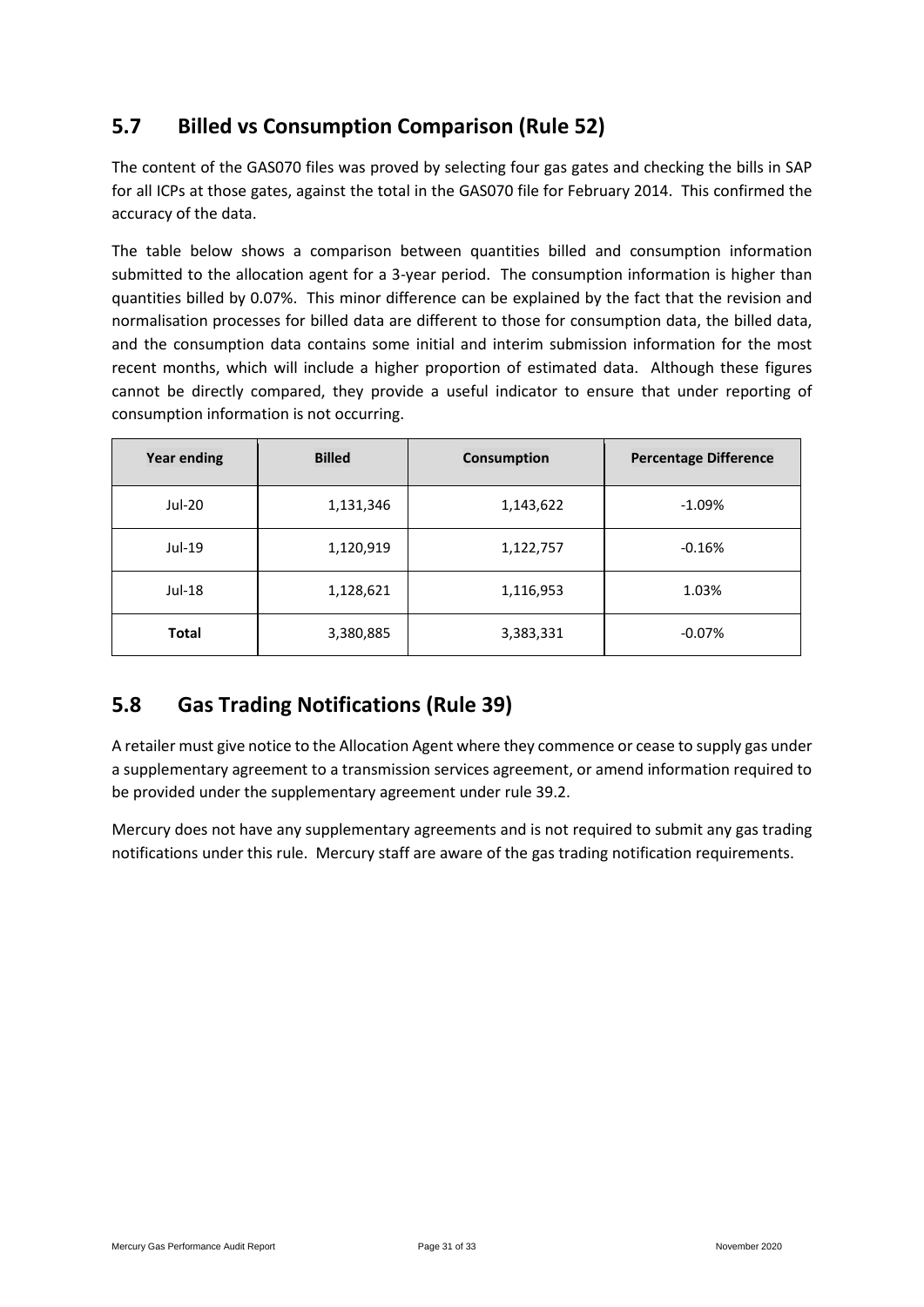### <span id="page-31-0"></span>**6. Recommendations**

As a result of this performance audit, I recommend the following:

- consider adjusting temperature to include the Joule-Thompson effect, and
- conduct a periodic check of all ICPs with pressures above 50kPa to ensure the error does not exceed 0.2%.